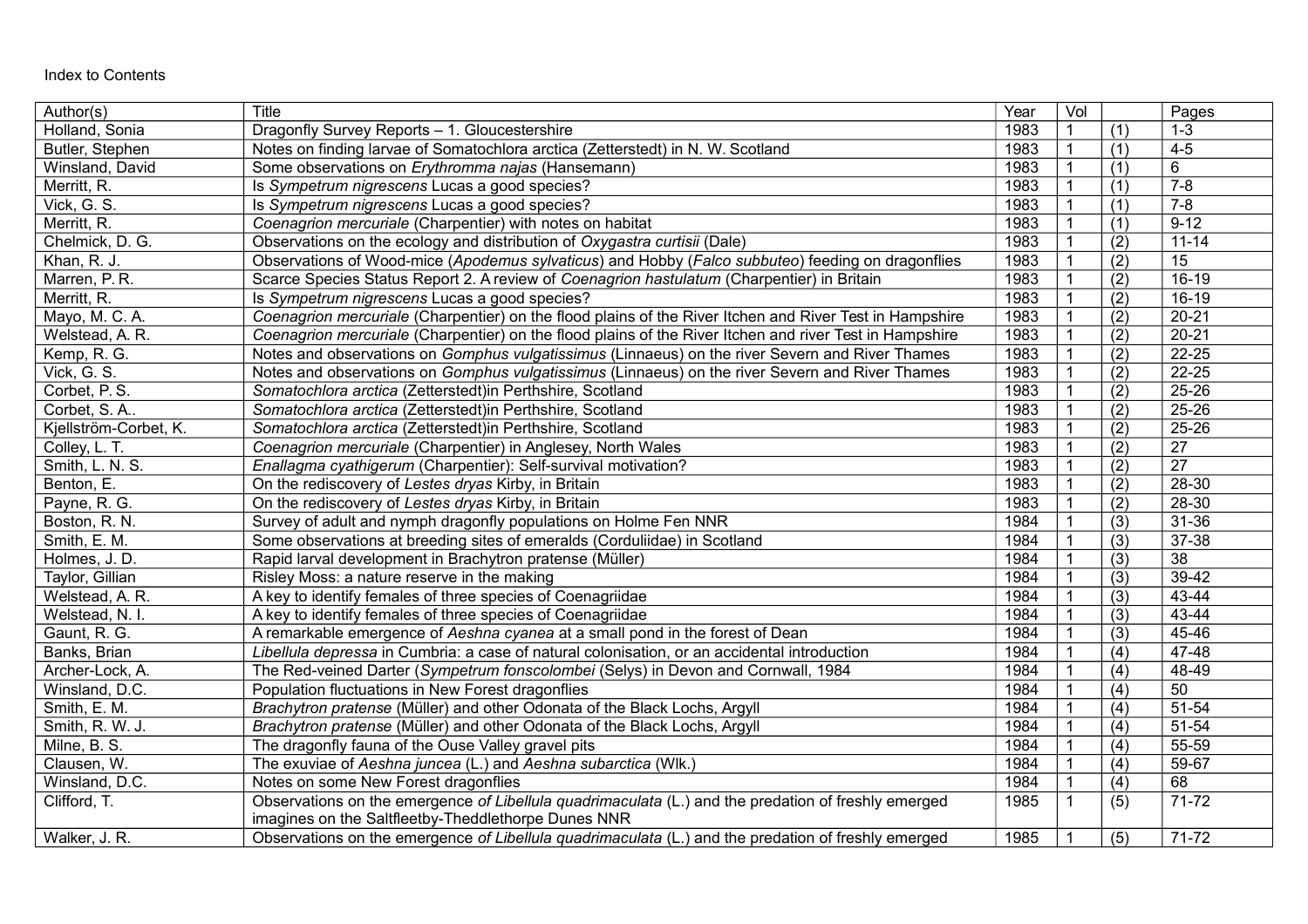|                       | imagines on the Saltfleetby-Theddlethorpe Dunes NNR                                                              |      |                |                  |           |
|-----------------------|------------------------------------------------------------------------------------------------------------------|------|----------------|------------------|-----------|
| Bailey, B.            | Terrestrial feeding by a larva of Calopteryx virgo (L.)                                                          | 1985 | $\mathbf 1$    | (5)              | 72        |
| Bailey, J.            | Terrestrial feeding by a larva of Calopteryx virgo (L.)                                                          | 1985 | $\mathbf 1$    | (5)              | 72        |
| Halstead, K.H.        | Hemianax ephippiger (Burmeister) in Hampshire                                                                    | 1985 | $\mathbf 1$    | (5)              | 73        |
| Butler, Stephen       | Rearing dragonfly larvae                                                                                         | 1985 | $\mathbf{1}$   | (5)              | 74-77     |
| Benton, E.            | The dragonflies of Essex                                                                                         | 1985 | $\mathbf{1}$   | (5)              | $77 - 83$ |
| Jones, S.P.           | A note on the survival of dragonflies in adverse conditions in Cornwall                                          | 1985 | $\mathbf{1}$   | (5)              | 83-84     |
| Marren, Peter         | A short history of dragonfly recording in north east Scotland                                                    | 1985 | $\mathbf 1$    | (5)              | 85-88     |
| Winsland, D. C.       | Preliminary site and pH evaluation for assessing the distribution of Coenagrion mercuriale (Charp.) in the       | 1985 | $\mathbf{1}$   | (5)              | 89-93     |
|                       | New Forest                                                                                                       |      |                |                  |           |
| Peers, Martin         | The dragonflies of mid-Powys                                                                                     | 1985 | $\mathbf 1$    | (6)              | $95 - 97$ |
| Philpott, A. J.       | A large emergence of Anax imperator                                                                              | 1985 | $\mathbf 1$    | (6)              | 98-99     |
| Dunn, R. H.           | Some observations of Aeshna cyanea (Müller) ovipositing in unusual substrates                                    | 1985 | $\mathbf{1}$   | (6)              | 99-100    |
| Gabb, Richard         | Aeshna caerulea (Ström) breeding at Bienn Eighe N.N.R.                                                           | 1985 | $\mathbf{1}$   | (6)              | 101-102   |
| Marren, Peter         | A note on the discovery of Coenagrion hastulatum (Charp.) in Britain                                             | 1985 | $\mathbf 1$    | (6)              | 103-104   |
| Merritt, R.           | The incidence if Hemianax ephippiger (Burmeister) in Britain and Ireland                                         | 1985 | $\mathbf{1}$   | (6)              | 105-106   |
| Dunn, R. H.           | Separating adult Aeshna subarctica (WIk.) from Aeshna juncea (L.)                                                | 1985 | $\mathbf{1}$   | (6)              | 106-110   |
| Vick, G. S.           | Separating adult Aeshna subarctica (WIk.) from Aeshna juncea (L.)                                                | 1985 | $\mathbf{1}$   | (6)              | 106-110   |
| Sheppard, D.A.        | Notes on the folklore of dragonflies                                                                             | 1986 | $\overline{2}$ | (1)              | $1 - 3$   |
| Fox, A. D.            | The dragonflies of Ceredigion - an update                                                                        | 1986 | $\sqrt{2}$     | (1)              | $4 - 7$   |
| Clausen, W.           | More characters to separate Aeshna subarctica (Walker) from Aeshna juncea (L.) in the field                      | 1986 | $\overline{2}$ | (1)              | $8 - 10$  |
| Welstead, Noelle      | A reappraisal of the status of Sympetrum sanguineum (Müller) in the New Forest, Hampshire                        | 1986 | $\overline{2}$ | (1)              | $10 - 12$ |
| Welstead, Tony        | A reappraisal of the status of Sympetrum sanguineum (Müller) in the New Forest, Hampshire                        | 1986 | $\overline{2}$ | (1)              | $10 - 12$ |
| Cham, Stephen A.      | A cautionary note on the use of the discoidal cell (or triangle) in the identification of Somatochlora metallica | 1986 | 2              | (1)              | $12 - 13$ |
|                       | (Vander Linden) and Cordulia aenea (L.)                                                                          |      |                |                  |           |
| <b>Whalley, Paul</b>  | Mortality in the damselfly, Ischnura elegans (Vander Linden)                                                     | 1986 | $\overline{2}$ | (1)              | $14 - 15$ |
| Thicket. L. A.        | Some notes on the behaviour of Odonata                                                                           | 1986 | $\overline{2}$ | (1)              | $15 - 16$ |
| Jenkins, D. K.        | A population study of Coenagrion mercuriale (Charpentier) at a New Forest site using a modified "Pollard         | 1986 | $\overline{2}$ | (1)              | $17 - 20$ |
|                       | Walk"                                                                                                            |      |                |                  |           |
| Nelson, Brian         | The Odonata of the north of Ireland                                                                              | 1986 | $\overline{2}$ | (2)              | $21 - 23$ |
| Coker, Stephen        | West Wales riparian Odonata                                                                                      | 1986 | $\sqrt{2}$     | $\overline{(2)}$ | 23-28     |
| Prendergast, E. D. V. | Northernmost record of Coenagrion puella (L.) an introduction                                                    | 1986 | $\sqrt{2}$     | (2)              | 28-29     |
| Winsland, David       | Instances of dragonflies consuming vegetable matter                                                              | 1986 | $\sqrt{2}$     | $\overline{(2)}$ | $29 - 30$ |
| Brinn, D.             | An early emergence of Odonata from an artificially warmed water source in south Wales                            | 1986 | $\overline{2}$ | (2)              | $31 - 36$ |
| Nelson, W. N. A.      | An early emergence of Odonata from an artificially warmed water source in south Wales                            | 1986 | $\sqrt{2}$     | (2)              | 31-36     |
| Jenkins, D. K.        | A population study of Coenagrion mercuriale (Charpentier) at a New Forest site. Part 2. Lower Crockford          | 1986 | $\overline{2}$ | (2)              | $37 - 41$ |
|                       | Stream and its Peaked Hill tributary, 1985                                                                       |      |                |                  |           |
| Blood, E. J.          | Abdominal deformities in Pyrrhosoma nymphula (Sulzer) on the Gibraltar Point National Nature Reserve             | 1986 | $\sqrt{2}$     | (2)              | 41-43     |
| Banks, Clive          | Unusual feeding behaviour by Aeshna grandis (L.)                                                                 | 1986 | $\overline{2}$ | (2)              | 43-44     |
| Cham, Stephen A.      | Unusual feeding behaviour by Aeshna grandis (L.)                                                                 | 1986 | $\overline{2}$ | (2)              | 43-44     |
| Drake, C. M.          | Dragonflies on the Gwent and Somerset Levels and Moors                                                           | 1987 | $\mathfrak{Z}$ | (1)              | $1 - 4$   |
| Savage, A. A.         | Hatchmere - a clue in the search for Sites of Special Scientific Interest                                        | 1987 | 3              | (1)              | $5 - 7$   |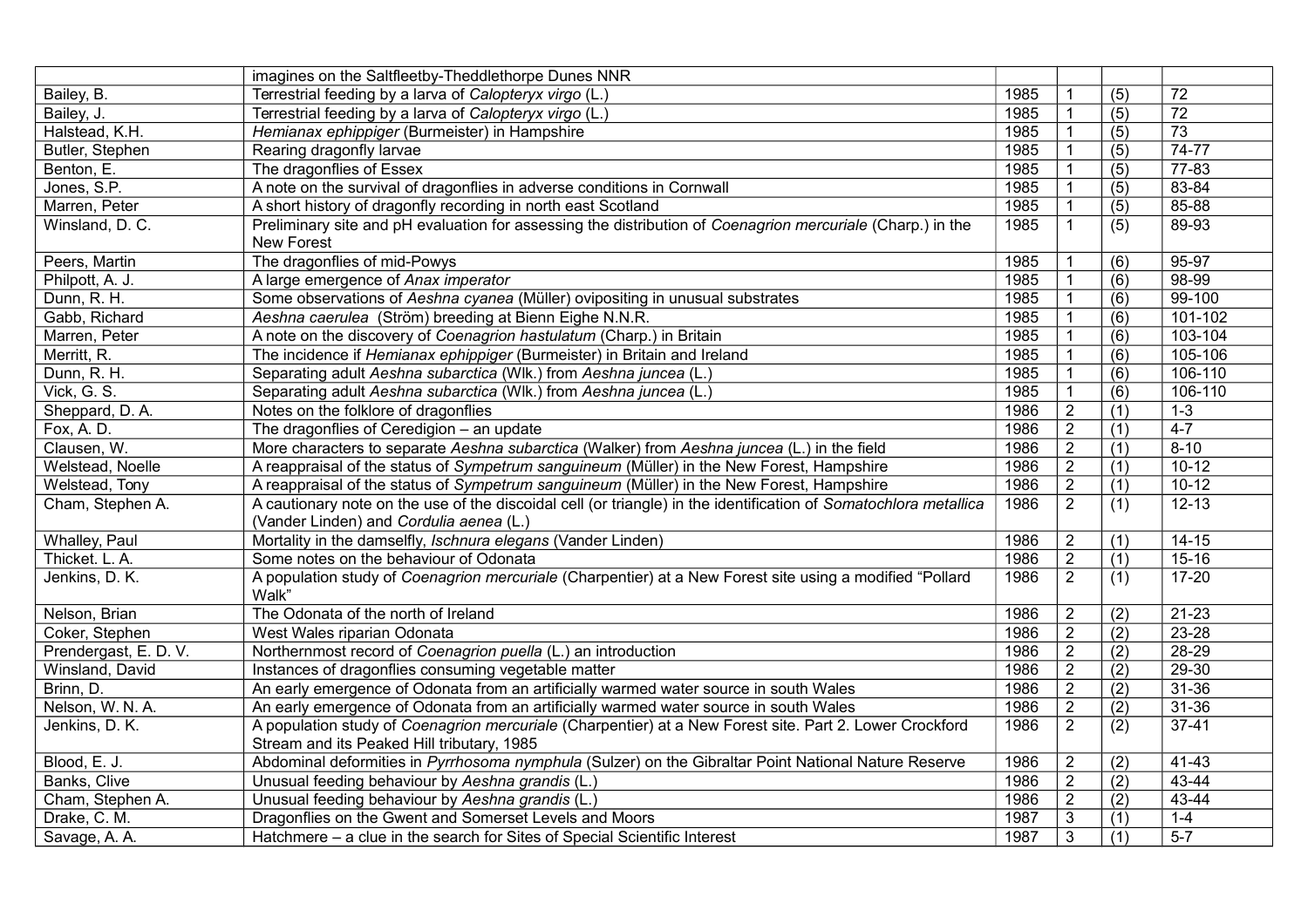| Clements, David       | Dragonfly conservation and the National Trust                                                             | 1987 | 3                       | (1) | $8 - 9$         |
|-----------------------|-----------------------------------------------------------------------------------------------------------|------|-------------------------|-----|-----------------|
| Shennan, N. M.        | Odonata of a Buckinghamshire/Middlesex lakeland site: an overview of the years 1978-1986                  | 1987 | $\mathbf{3}$            | (1) | $10 - 14$       |
| Paul, John            | The coexistence of Coenagrion hastulatum (Charpentier) and C. puella (L.) at a site in Perthshire         | 1987 | $\mathfrak{Z}$          | (1) | 14              |
| Pickess, Brian P.     | How far will larvae of Orthetrum cancellatum (L.) travel for their emergence?                             | 1987 | $\mathbf{3}$            | (1) | $15 - 16$       |
| Jenkins, D. K.        | A population study of Coenagrion mercuriale (Charpentier) at a New Forest site. Part 3. Diurnal variation | 1987 | 3                       | (1) | $17 - 20$       |
| Merritt, R.           | The origins and early history of the British Dragonfly Society: a personal account                        | 1987 | 3                       | (2) | $21-27$         |
| Radford, A. P.        | Gilbert White's observations on dragonflies                                                               | 1987 | $\sqrt{3}$              | (2) | 28              |
| Godfrey, C.           | Diets of three aeshnid species in an acid pond                                                            | 1987 | $\overline{3}$          | (2) | $29 - 31$       |
| Thompson, D. J.       | Diets of three aeshnid species in an acid pond                                                            | 1987 | $\overline{3}$          | (2) | 29-31           |
| Fox, A. D.            | Ischnura pumilio (Charpentier) in Wales: a preliminary review                                             | 1987 | $\mathbf{3}$            | (2) | 32-36           |
| Cross, I.C.           | A feeding strategy of a Pied Wagtail (Motacilla alba yarellii L.) on Libellula depressa                   | 1987 | $\mathfrak{Z}$          | (2) | 36-37           |
| Raven, P. J.          | Odonate recovery following a major insecticide pollution of the River Roding, Essex                       | 1987 | $\mathfrak{Z}$          | (2) | $37 - 44$       |
| Jarzembowski, E. A.   | British dragonflies in the latter part of the age of dinosaurs                                            | 1988 | $\overline{\mathbf{4}}$ | (1) | $1 - 8$         |
| Kemp, R. G. K.        | Is Gomphus vulgatissimus (L.) exclusively a riverine species in the British Isles?                        | 1988 | $\overline{4}$          | (1) | $8 - 9$         |
| Brooks, S. J.         | Exotic dragonflies in north London                                                                        | 1988 | $\overline{4}$          | (1) | $9 - 12$        |
| Nelson, Brian         | Odonata in the north of Ireland 1986/87                                                                   | 1988 | $\overline{4}$          | (1) | 13-19           |
| Rippey, lan           | Odonata in the north of Ireland 1986/87                                                                   | 1988 | $\overline{4}$          | (1) | $13 - 19$       |
| Gabb, R.              | English names for dragonflies                                                                             | 1988 | $\overline{\mathbf{4}}$ | (1) | $19 - 21$       |
| Dawson, N.            | Forty years on: a comparison of the dragonfly fauna of Bedfordshire in the 1940s with the situation today | 1988 | $\overline{4}$          | (2) | $25 - 28$       |
| Winsland, David       | The formation of a regional group (New Forest)                                                            | 1988 | $\overline{\mathbf{4}}$ | (2) | 28-30           |
| Silsby, J. D.         | Dragonflies in Jersey                                                                                     | 1988 | $\overline{\mathbf{4}}$ | (2) | $31 - 36$       |
| Silsby, R. I.         | Dragonflies in Jersey                                                                                     | 1988 | 4                       | (2) | $31 - 36$       |
| Prendergast N. H. D.  | The distribution and abundance of Calopteryx splendens (Harris), C. virgo (L.) and Platycnemis pennipes   | 1988 | $\overline{4}$          | (2) | 37-44           |
|                       | (Pallas) on the Wey river system (Hampshire and Surrey)                                                   |      |                         |     |                 |
| Jones, S. P.          | An unusual specimen of Pyrrhosoma nymphula                                                                | 1989 | 5                       | (1) | $\mathbf{1}$    |
| Winsland, D. C.       | The jizz: some thoughts on dragonfly recognition                                                          | 1989 | 5                       | (1) | $2 - 6$         |
| Prendergast, Evelyn   | Pond construction for dragonflies                                                                         | 1989 | $\overline{5}$          | (1) | $6 - 7$         |
| Goodyear, Keith G.    | The dragonflies (Odonata) of Sowley Pond, New Forest, Hampshire                                           | 1989 | $\sqrt{5}$              | (1) | $8 - 16$        |
| Thompson, David J.    | A population study of the Azure Damselfly Coenagrion puella (L.) in northern England                      | 1989 | $\sqrt{5}$              | (2) | $17 - 22$       |
| Prendergast, E. D. V. | Changes in the Odonata populations between 1985 and 1989 at the Moors Valley Country Park, Dorset         | 1989 | $\sqrt{5}$              | (2) | $22 - 28$       |
| Wistow, R. J.         | Dragonflies of the Montgomery Canal                                                                       | 1989 | 5                       | (2) | 28-35           |
| Radford, A. P.        | Two examples of male dragonflies grasping the males of mating pairs                                       | 1989 | $\overline{5}$          | (2) | $\overline{36}$ |
| Averill, M. T.        | Emergence attitudes in Gomphus vulgatissimus (L.)                                                         | 1989 | $\sqrt{5}$              | (2) | 37-40           |
| Brownett, A.          | Predation of Enallagma cyathigerum (Charpentier) by the Grey Wagtail (Motacilla cinerea Tunstall)         | 1990 | $6\phantom{1}$          | (1) | $1 - 2$         |
| Fox, A. D.            | The flight period of Ischnura pumilio (Charpentier) in Britain and Ireland                                | 1990 | $6\phantom{a}$          | (1) | $3 - 7$         |
| Miller, P. L.         | The rescue service provided by male Enallagma cyathigerum (Charpentier) for females after oviposition     | 1990 | $6\phantom{1}$          | (1) | $8 - 14$        |
| Brook, Gill           | Have you got the pond bug?                                                                                | 1990 | $\,6\,$                 | (1) | $15-17$         |
| Brook, John           | Have you got the pond bug?                                                                                | 1990 | $\,6\,$                 | (1) | $15-17$         |
| Limbert, Martin       | Notes on the Dorchester Nymph, Leucorrhinia dubia (Vander Linden)                                         | 1990 | $6\phantom{1}6$         | (1) | 18-20           |
| Corbet, Philip S.     | Guidelines for monitoring dragonfly populations                                                           | 1990 | $6\phantom{1}6$         | (2) | $21 - 23$       |
| Moore, Norman W.      | Guidelines for monitoring dragonfly populations                                                           | 1990 | $\,6\,$                 | (2) | $21 - 23$       |
| Clarke, David J.      | Observations on the breeding habits and habitat of Aeshna caerulea (Strom) in Scotland                    | 1990 | 6                       | (2) | 24-29           |
|                       |                                                                                                           |      |                         |     |                 |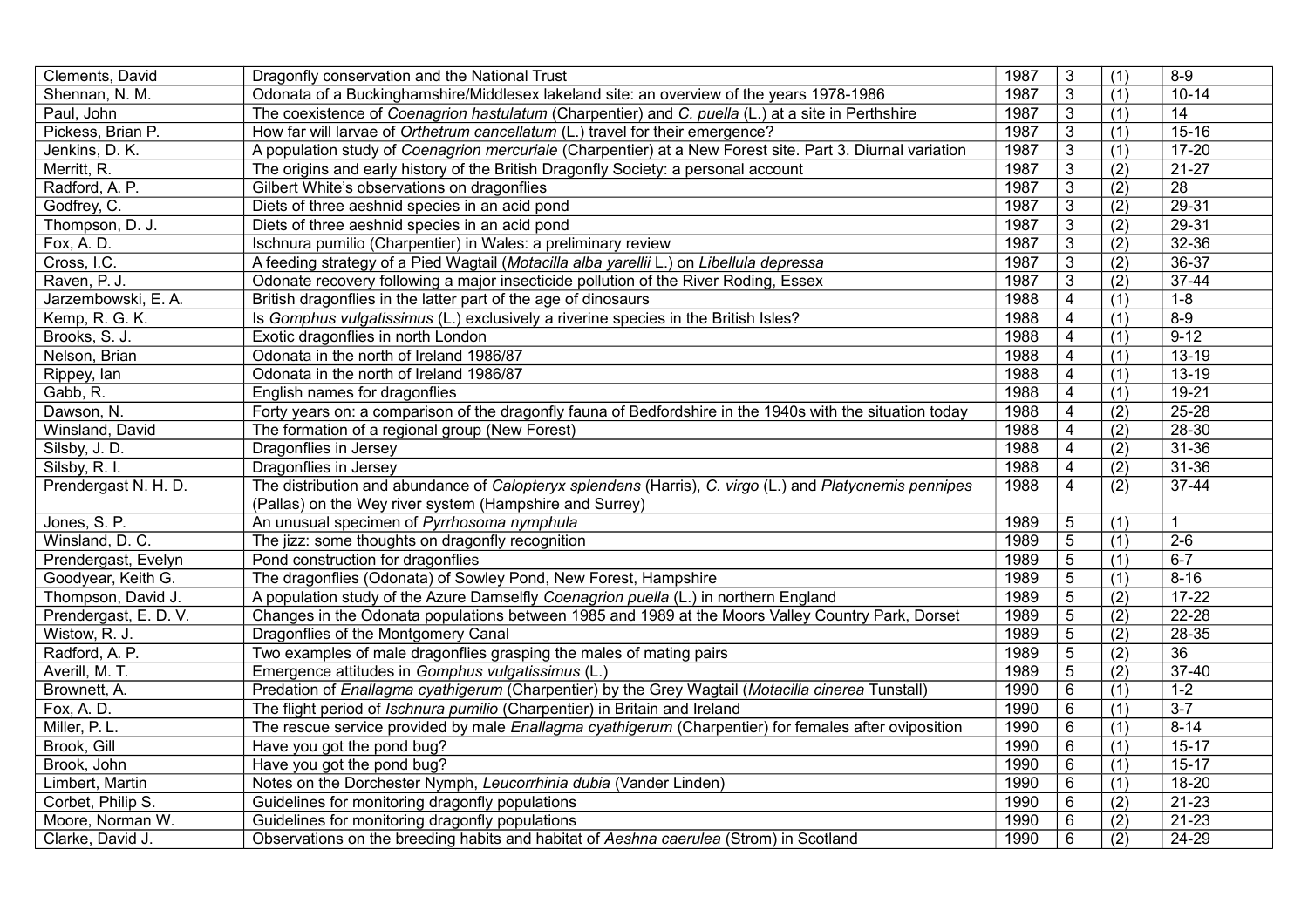| Hewitt, Stephen M.     | Observations on the breeding habits and habitat of Aeshna caerulea (Strom) in Scotland                     | 1990 | $6\phantom{1}6$ | (2)              | 24-29           |
|------------------------|------------------------------------------------------------------------------------------------------------|------|-----------------|------------------|-----------------|
| Smith, E. M.           | Observations on the breeding habits and habitat of Aeshna caerulea (Strom) in Scotland                     | 1990 | $\,6\,$         | (2)              | 24-29           |
| Smith, R. W. J.        | Observations on the breeding habits and habitat of Aeshna caerulea (Strom) in Scotland                     | 1990 | $\,6$           | (2)              | 24-29           |
| Randolph, Simon        | The breeding dragonflies of the Bristol area                                                               | 1990 | $6\phantom{1}6$ | (2)              | 29-34           |
| Drake, C. M.           | Records of larval Lestes dryas Kirby in Essex during 1987                                                  | 1990 | 6               | (2)              | $34 - 41$       |
| Cham, S.A.             | A study of Ischnura pumilio (Charpentier) with particular reference to the state of maturity of the female | 1990 | 6               | (2)              | 42-44           |
|                        | form aurantiaca                                                                                            |      |                 |                  |                 |
| Radford, A. P.         | Dragonflies and sound                                                                                      | 1990 | 6               | (2)              | 44-47           |
| Jenkins, D. K.         | A population study of Coenagrion mercuriale (Charpentier) at a New Forest site. Part 4. A review of the    | 1991 | $\overline{7}$  | $\overline{(1)}$ | $1 - 3$         |
|                        | years 1985 to 1989                                                                                         |      |                 |                  |                 |
| Winsland, D. C.        | The dragonflies of the Moors River                                                                         | 1991 | $\overline{7}$  | (1)              | $4-6$           |
| Moore, Norman W.       | The last of Oxygastra curtisii (Dale) in England?                                                          | 1991 | $\overline{7}$  | (1)              | $6 - 10$        |
| Drake, C. M.           | The condition of Lestes dryas Kirby larval populations in some Essex grazing marshes in May 1990           | 1991 | $\overline{7}$  | (1)              | $10 - 17$       |
| Cham, S.A.             | The Scarce Blue-tailed Damselfly, Ischnura pumilio (Charpentier): its habitat preferences in south-east    | 1991 | $\overline{7}$  | (1)              | 18-25           |
|                        | England                                                                                                    |      |                 |                  |                 |
| Paine, A.              | Brief notes and observations                                                                               | 1991 | $\overline{7}$  | (1)              | $25 - 26$       |
| Corbet, Philip S.      | Obituary: Cynthia Longfield (1896-1991)                                                                    | 1991 | $\overline{7}$  | (2)              | 29-32           |
| Thickett, L. A.        | Inverted emergence by Ischnura elegans (Vander Linden)                                                     | 1991 | $\overline{7}$  | (2)              | 33              |
| Long, R.               | An observation of an apparently water-divining dragonfly                                                   | 1991 | $\overline{7}$  | (2)              | $\overline{34}$ |
| Winsland, D. C.        | The English and Latin names of dragonflies: some pros and cons                                             | 1991 | $\overline{7}$  | (2)              | 35-36           |
| Barker, A. M.          | Further observations of Odonata as food for wagtails                                                       | 1991 | $\overline{7}$  | (2)              | $36-37$         |
| Barker, M. V.          | Further observations of Odonata as food for wagtails                                                       | 1991 | $\overline{7}$  | (2)              | 36-37           |
| Fox, A. D.             | How common is terrestrial oviposition in Somatochlora metallica Vander Linden?                             | 1991 | $\overline{7}$  | (2)              | 38-39           |
| Moore, Norman W.       | Where do adult Gomphus vulgatissimus (L.) go during the middle of the day?                                 | 1991 | $\overline{7}$  | (2)              | $40 - 43$       |
| Paine, A.              | Brief notes and observations                                                                               | 1991 | $\overline{7}$  | (2)              | 43-45           |
| Paine, A.              | Brief notes and observations                                                                               | 1992 | $\overline{8}$  | (1)              | $14 - 18$       |
| Bailey, M. P.          | The White-faced Dragonfly Leucorrhinia dubia (Vander Linden) at Chartley Moss National Nature Reserve,     | 1992 | 8               | (1)              | $1 - 3$         |
|                        | Staffordshire                                                                                              |      |                 |                  |                 |
| Fox, A. D.             | Habitat preferences of dragonflies in the Cotswold Water Park                                              | 1992 | 8               | (1)              | $4-9$           |
| Holland, S. C.         | Habitat preferences of dragonflies in the Cotswold Water Park                                              | 1992 | $\bf 8$         | (1)              | $4-9$           |
| Jones, T.              | Habitat preferences of dragonflies in the Cotswold Water Park                                              | 1992 | $\bf 8$         | (1)              | $4-9$           |
| Brownett, A.           | Feeding behaviour of Aeshna mixta Latreille in the maturation period                                       | 1992 | $\bf 8$         | (1)              | $10 - 13$       |
| Cham. S.A.             | A cautionary note on the identification of the larva of Ischnura pumilio (Charpentier)                     | 1992 | 8               | (2)              | $10-12(30-$     |
|                        |                                                                                                            |      |                 |                  | 32)             |
| Silsby, J.             | Thoughts on distinguishing between Odonata and Anisoptera when using the English word "dragonfly"          | 1992 | 8               | (2)              | $1-2(21-22)$    |
| Florey J.              | The dragonflies of Yateley Common, Hampshire                                                               | 1992 | $\bf 8$         | (2)              | $3-5(23-25)$    |
| Cham, S.A.             | Ovipositing behaviour and observations on the eggs and prolarvae of Ischnura pumilio (Charpentier)         | 1992 | $\overline{8}$  | $\overline{(2)}$ | $6-10(26-30)$   |
| Mackenzie Dodds, Ruary | Inverted emergence by Ischnura elegans (Vander Linden) at Ashton Water Dragonfly Sanctuary                 | 1992 | 8               | (2)              | $13-15(33-$     |
|                        |                                                                                                            |      |                 |                  | 35)             |
| Smith (Philip H.       | Vagrant Emperor dragonflies Hemianax ephippiger (Burmeister) in Mallorca                                   | 1992 | 8               | (2)              | $16-19(36-$     |
|                        |                                                                                                            |      |                 |                  | 39)             |
| Brooks, S. J.          | Review of a method to monitor adult dragonfly populations                                                  | 1993 | 9               | (1)              | $1 - 4$         |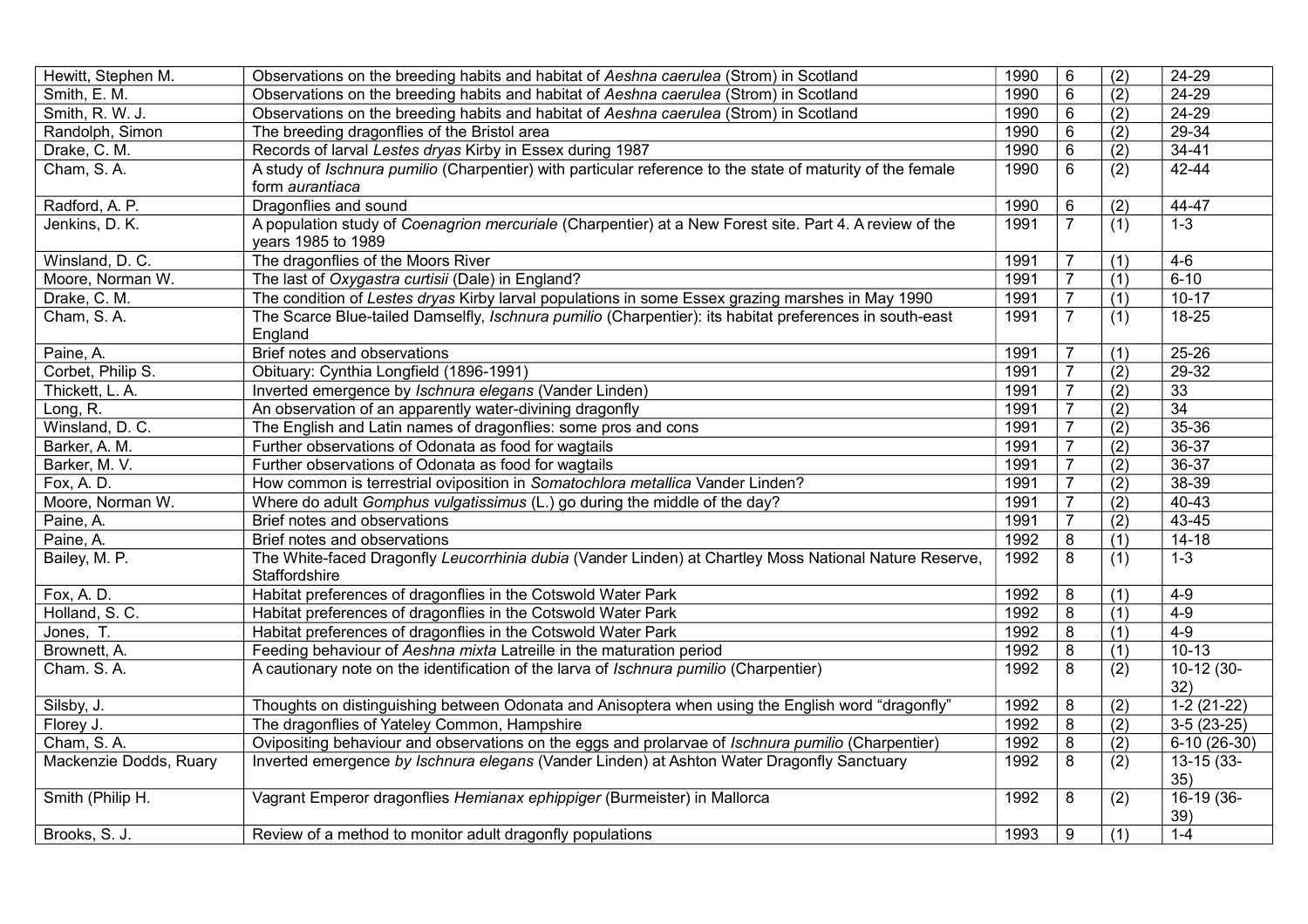| Leyshon, Owen J.   | A note on the British Dragonfly Society's survey of Anaciaeschna isosceles at Castle Marshes, Barnby,<br>Suffolk, 1991-1992       | 1993 | 9                | (1)              | $5-9$           |
|--------------------|-----------------------------------------------------------------------------------------------------------------------------------|------|------------------|------------------|-----------------|
| Moore, Norman W.   | A note on the British Dragonfly Society's survey of Anaciaeschna isosceles at Castle Marshes, Barnby,<br>Suffolk, 1991-1992       | 1993 | 9                | (1)              | $5-9$           |
| Jödicke, R.        | Crepuscular flight in Aeshna mixta Latr. (Anisoptera: Aeshnidae)                                                                  | 1993 | 9                | (1)              | $10 - 12$       |
| Jones, Steven      | Variations of the blue markings on segments 7, 8 & 9 in Ischnura elegans                                                          | 1993 | $\overline{9}$   | $\overline{(1)}$ | $\overline{13}$ |
| Miller, P. L.      | Maladaptive guarding in the Common Blue Damselfly (Enallagma cyathigerum)                                                         | 1993 | 9                | $\overline{(1)}$ | $14 - 16$       |
| Silsby, Jill       | A final thought on distinguishing between Odonata and Anisoptera when using the English word<br>"dragonfly".                      | 1993 | $\overline{9}$   | (1)              | $\overline{17}$ |
| Holmes, J. D.      | SA probably siting of Aeshna affinis in Avon                                                                                      | 1993 | 9                | (1)              | $17 - 18$       |
| Paine, Alan        | Notes and Observations                                                                                                            | 1993 | $\boldsymbol{9}$ | (1)              | $19-22$         |
| Corbet, Philip     | The first ten years of the British Dragonfly Society                                                                              | 1993 | $9$              | (2)              | $25 - 39$       |
| Cham, S.           | Further observations on generation time and maturation of Ischnura pumilio with notes on the use of a<br>mark-recapture programme | 1993 | 9                | (2)              | 40-46           |
| Silsby, J.         | A review of Hemianax ephippiger, the Vagrant Emperor                                                                              | 1993 | 9                | (2)              | 47-50           |
| Paine, Alan        | Brief notes and observations                                                                                                      | 1993 | $\boldsymbol{9}$ | (2)              | 51-52           |
| Jenkins, D. K.     | A population study of Coenagrion mercuriale (Charpentier) at a New Forest site. Part 5. Temperature and<br>рH                     | 1994 | 10               | (1)              | $1 - 5$         |
| Brownett, A.       | Resource portioning in the genus Calopteryx: an unsolved problem of odatonology                                                   | 1994 | 10               | (1)              | $6 - 11$        |
| Benstead, P. J.    | Observations of Sympetrum danae (Sulzer) away from breeding areas                                                                 | 1994 | 10               | $\overline{(1)}$ | $11 - 12$       |
| Winsland, D. C.    | Observations on the current status of some of the scarcer Odonata of vice-county 11                                               | 1994 | $\overline{10}$  | $\overline{(1)}$ | $12 - 16$       |
| Brooks, Stephen J. | How much does acidity affect the distribution of 'acidophilic' dragonflies?                                                       | 1994 | 10               | (1)              | $16 - 18$       |
| Goodyear, K. G.    | Gomphus vulgatissimus (Linnaeus) in Oxfordshire and Hampshire                                                                     | 1994 | 10               | (1)              | $19 - 20$       |
| Paine, Alan        | Notes and Observations                                                                                                            | 1994 | 10               | (1)              | $20 - 23$       |
| Holmes, J. D.      | An early emergence (one year life-cycle) of Libellula depressa Linnaeus and Anax imperator Leach                                  | 1994 | 10               | (2)              | $25 - 28$       |
| Randolph, S.       | An early emergence (one year life-cycle) of Libellula depressa Linnaeus and Anax imperator Leach                                  | 1994 | 10               | $\overline{(2)}$ | $25 - 28$       |
| Clarke, David J.   | Notes on the larva and generation time of Aeshna caerulea (Ström) in Scotland, with particular reference to<br>the south-west     | 1994 | 10               | (2)              | 29-36           |
| Harvey, I. F.      | On describing members of the insect order Odonata                                                                                 | 1994 | 10               | $\overline{(2)}$ | $\overline{37}$ |
| Radford, Philip    | Headless 'life' of female Southern Hawker Aeshna cyanea (Müller)                                                                  | 1994 | 10               | $\overline{(2)}$ | $\overline{37}$ |
| Thompson, D. J.    | On describing members of the insect order Odonata                                                                                 | 1994 | 10               | (2)              | 37              |
| Goodyear, G.       | A new look at Brachytron pratense (Müller) in the New Forest                                                                      | 1994 | $\overline{10}$  | $\overline{(2)}$ | $\overline{38}$ |
| Taylor, M. R.      | The predation of Sympetrum sanguineum (Müller) by Vespula germanica (Fabricius) (Hymenoptera,<br>Vespidae)                        | 1994 | $\overline{10}$  | (2)              | $\overline{39}$ |
| Foster, G. N.      | Evidence for pH insensitivity in Odonata of peat pools                                                                            | 1994 | 10               | (2)              | 40-44           |
| Thickett, L. A.    | Predation of a freshly-emerged zygopteran by a social wasp                                                                        | 1994 | 10               | (2)              | 44-45           |
| Paine, Alan        | Notes and Observations                                                                                                            | 1994 | $\overline{10}$  | $\overline{(2)}$ | $45 - 46$       |
| Beynon, T. G.      | Leucorrhinia dubia (Vander Linden) at Shooters Pool, Chartley Moss, Staffordshire, in 1994                                        | 1995 | 11               | (1)              | $1-9$           |
| Jenkins, D. K.     | A population study of Coenagrion mercuriale (Charpentier) in the New Forest. Part 6. Mark/recapture<br>programme                  | 1995 | 11               | (1)              | $10 - 14$       |
| Smith, E. M.       | Anax imperator Leach in Edinburgh                                                                                                 | 1995 | 11               | (1)              | $14 - 16$       |
| Pickess, Bryan P.  | Management of RSPB Nature Reserves and their benefit to dragonflies                                                               | 1995 | 11               | $\overline{(1)}$ | 16-19           |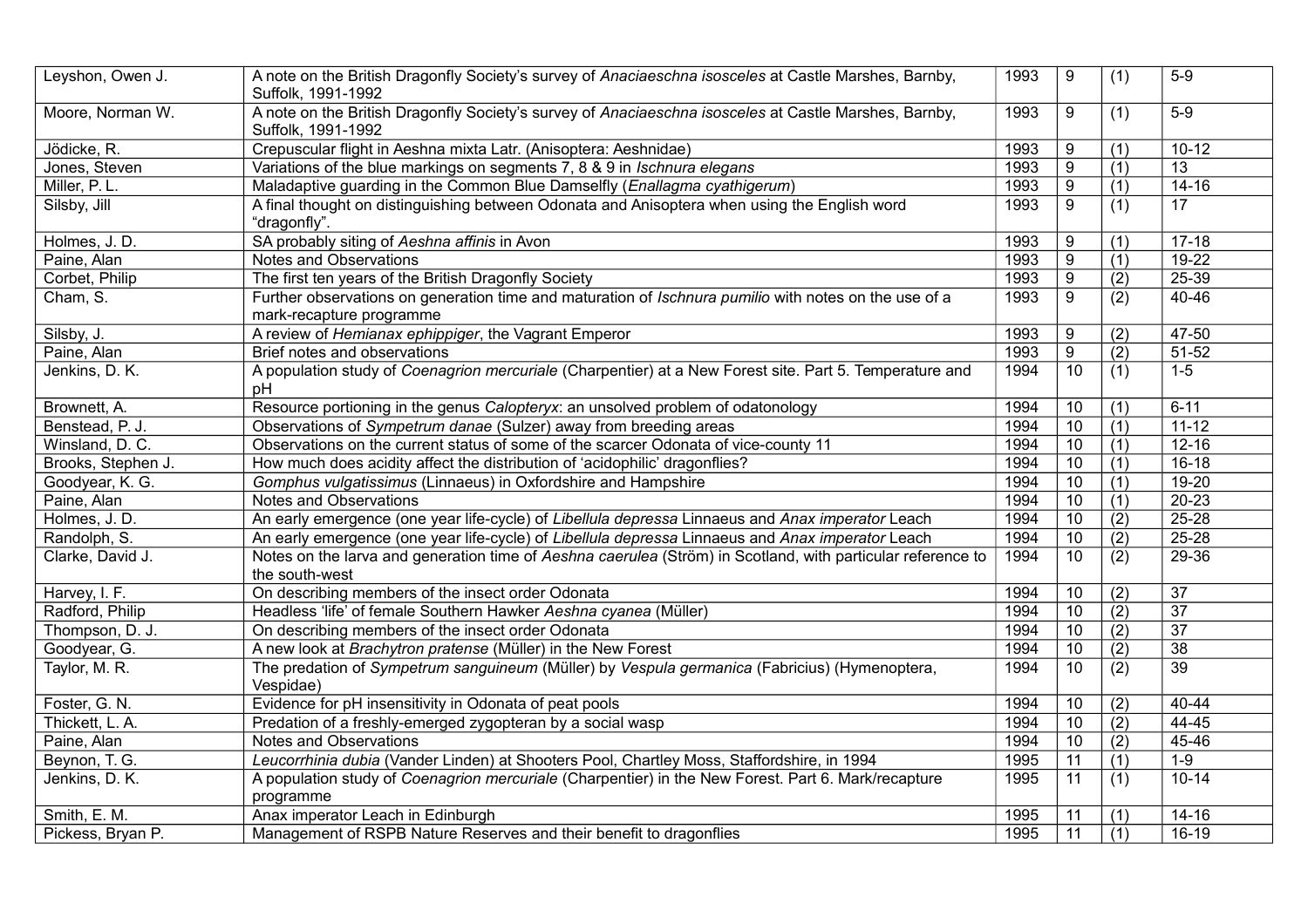| Holmes, J. D.         | Notes on Libellula fulva Müller on the River Avon near Bristol                                                                      | 1995 | 11              | (1)              | $\overline{20}$ |
|-----------------------|-------------------------------------------------------------------------------------------------------------------------------------|------|-----------------|------------------|-----------------|
| Seidenbusch, R.       | Dichromism in females of Ischnura pumilio (Charpentier), with special reference to homeochromic females                             | 1995 | 11              | (1)              | $21 - 22$       |
| Paine, Alan           | Notes and Observations                                                                                                              | 1995 | $\overline{11}$ | (1)              | $22 - 24$       |
| Perrin, V.L.          | Observations on Lestes dryas Kirby habitat in Norfolk: is there a typical inland site for this species?                             | 1995 | 11              | (2)              | 25-26           |
| Winsland, D. C.       | Predation of emerging Odonata by the Black Ant (Lasius niger) (L.))                                                                 | 1995 | $\overline{11}$ | (2)              | $26-27$         |
| Winsland, D. C.       | An elementary guide to environmental factors                                                                                        | 1995 | $\overline{11}$ | (2)              | $27 - 28$       |
| Brownett, A.          | Observations on the distribution and phenology of Cordulia Aenea (L.) in vice-county 23                                             | 1995 | $\overline{11}$ | (2)              | $29 - 30$       |
| Radford, A. P.        | Sympetrum sanguineum (Müller) ovipositing on dry land                                                                               | 1995 | $\overline{11}$ | (2)              | 30              |
| Brooks, Stephen J.    | Distribution and habitat of the Downy Emerald Dragonfly Cordulia aenea (L.) (Odonata: Corduliidae) in<br>Britain and Ireland        | 1995 | 11              | (2)              | $31 - 35$       |
| Cham, Stephen         | Distribution and habitat of the Downy Emerald Dragonfly Cordulia aenea (L.) (Odonata: Corduliidae) in<br><b>Britain and Ireland</b> | 1995 | $\overline{11}$ | $\overline{(2)}$ | $31 - 35$       |
| McGeeney, Andrew      | Distribution and habitat of the Downy Emerald Dragonfly Cordulia aenea (L.) (Odonata: Corduliidae) in<br><b>Britain and Ireland</b> | 1995 | 11              | (2)              | $31 - 35$       |
| Smith, E. M.          | Somatochlora metallica (Vader Linden) in Scotland                                                                                   | 1995 | 11              | (2)              | $36 - 41$       |
| Smith, R. W. J.       | Somatochlora metallica (Vader Linden) in Scotland                                                                                   | 1995 | 11              | (2)              | $36 - 41$       |
| Goodyear, Keith G.    | Comparison of aquatic larval habitats of Libellula fulva Müller                                                                     | 1995 | 11              | (2)              | 42-45           |
| Paine, Alan           | Notes and Observations                                                                                                              | 1995 | 11              | (2)              | 46-48           |
| Pittman, Stuart       | Migrant species of Sympetrum in Norfolk, 1995                                                                                       | 1996 | $\overline{12}$ | (1)              | 1               |
| Smith, P.D.           | The breeding dragonflies of Wessex rivers                                                                                           | 1996 | $\overline{12}$ | (1)              | $17-22$         |
| Prendergast, E. D. V. | The Southern Damselfly Coenagrion mercuriale (Charpentier) on the Ministry of Defence Ranges,<br>Lulworth, Dorset                   | 1996 | $\overline{12}$ | (1)              | $2 - 10$        |
| Jones, Steven P.      | The first British record of the Scarlet Dragonfly Crocothemis erythraea (Brullé)                                                    | 1996 | 12              | (1)              | $11 - 12$       |
| Flory, J. E.          | Dragonflies of the Grand Western Canal, Tiverton, Devon                                                                             | 1996 | 12              | (1)              | $12 - 16$       |
| Seidenbusch, R,       | Notes on the identification of the exuviae of Coenagrion pulchellum (Vander Linden) and C. puella<br>(Linnaeus)                     | 1996 | $\overline{12}$ | (1)              | $22 - 25$       |
| Waring, E.            | Coenagrion pulchellum (Vander Linden) in England since 1990                                                                         | 1996 | 12              | (1)              | $26 - 29$       |
| Richards, M. A.       | Somatochlora metallica (Vander Linden) ovipositing: some observations                                                               | 1996 | $\overline{12}$ | $\overline{(1)}$ | $\overline{29}$ |
| Parr, Alan            | Notes and observations                                                                                                              | 1996 | $\overline{12}$ | (1)              | $30 - 31$       |
| Parr, Adrian          | Dragonfly movement and migration in Britain and Ireland                                                                             | 1996 | $\overline{12}$ | $\overline{(2)}$ | 33-50, 64       |
| Andrés, J. A.         | Colour polymorphism in odonates: females that mimic males?                                                                          | 1996 | $\overline{12}$ | $\overline{(2)}$ | $50 - 60$       |
| Cordero, A.           | Colour polymorphism in odonates: females that mimic males?                                                                          | 1996 | $\overline{12}$ | $\overline{(2)}$ | $50 - 60$       |
| Treacher, Paul        | Mortality of emerging Pyrrhosoma nymphula (Sulzer) at a garden pond                                                                 | 1996 | $\overline{12}$ | (2)              | $61-62$         |
| Paine, Alan           | Notes and observations                                                                                                              | 1996 | $\overline{12}$ | (2)              | $62 - 64$       |
| Corbet, Philip        | Obituary: Peter Miller (1931-1996)                                                                                                  | 1997 | $\overline{13}$ | $\overline{(1)}$ | $1 - 3$         |
| Beynon, T. G.         | Leucorrhinia dubia (Vander Linden) at Chartley Moss NNR, Staffordshire, in 1995                                                     | 1997 | $\overline{13}$ | (1)              | $4 - 14$        |
| Silsby, Jill          | The influx of Sympetrum flaveolum (L.) during the summer of 1995                                                                    | 1997 | $\overline{13}$ | (1)              | $14 - 22$       |
| Ward-Smith, John      | The influx of Sympetrum flaveolum (L.) during the summer of 1995                                                                    | 1997 | $\overline{13}$ | (1)              | $14 - 22$       |
| Phillips, John        | Lesser Emperor Dragonfly Anax parthenope (Sélys) in Gloucestershire; the first British record                                       | 1997 | $\overline{13}$ | (1)              | $22 - 24$       |
| Chelmick, D. G.       | The rediscovery of Ceriagrion tenellum (DeVillers) in West Sussex                                                                   | 1997 | $\overline{13}$ | (1)              | $24 - 26$       |
| Smith, Philip H.      | The Ruddy Darter Sympetrum sanguineum (Müller) in South Lancashire                                                                  | 1997 | $\overline{13}$ | (1)              | $27-29$         |
| Prendergast, E. D. V. | Evidence of breeding in Odonata: a personal view                                                                                    | 1997 | $\overline{13}$ | (1)              | 29-30           |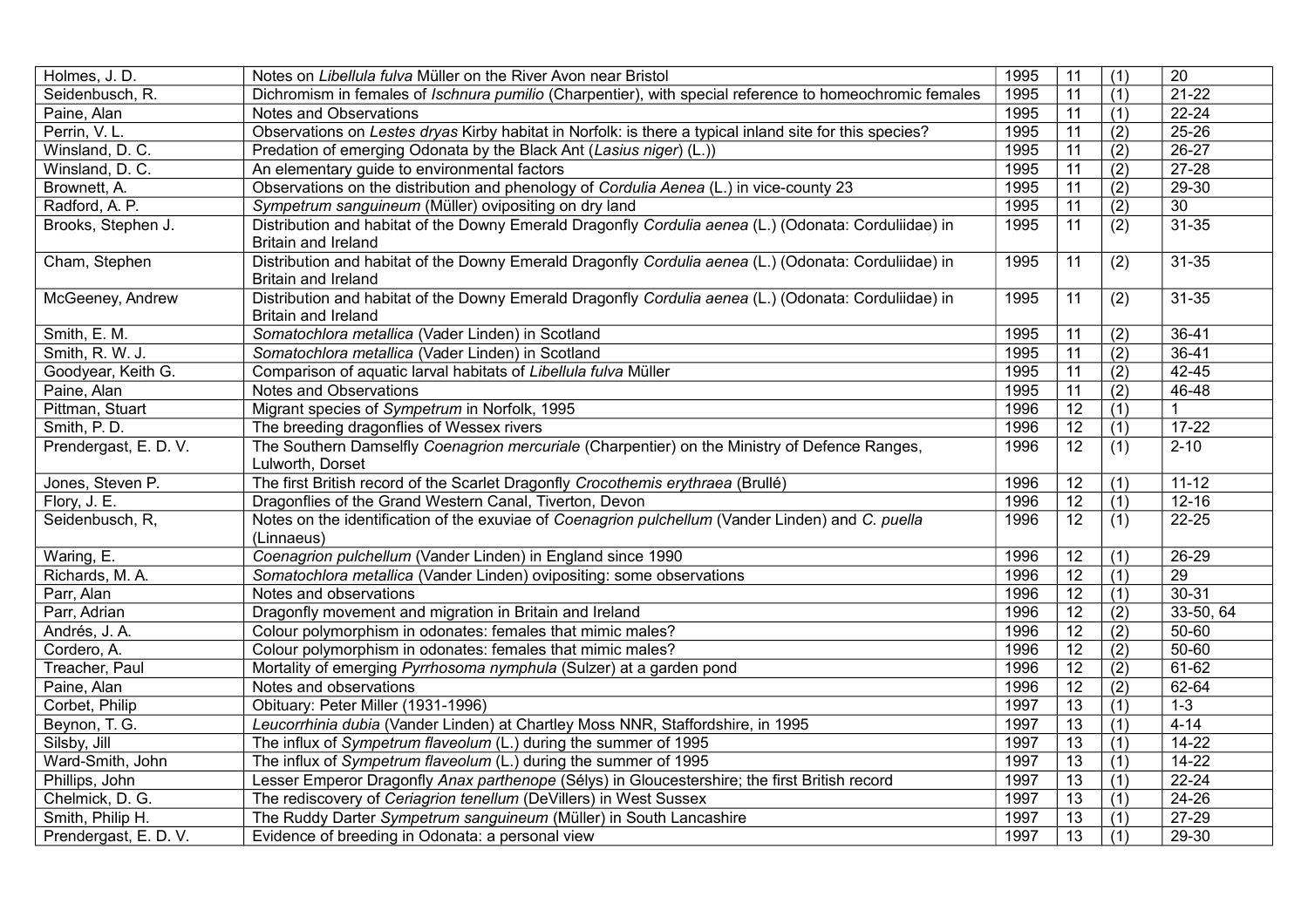| Paine, Alan         | Notes and observations                                                                                                                                | 1997 | 13              | (1) | $31 - 32$ |
|---------------------|-------------------------------------------------------------------------------------------------------------------------------------------------------|------|-----------------|-----|-----------|
| Beynon, T. G.       | Leucorrhinia dubia (Vander Linden) at Chartley Moss NNR, Staffordshire, in 1996                                                                       | 1997 | $\overline{13}$ | (2) | 33-40     |
| Parr, Adrian J.     | Migrant and dispersive dragonflies in Britain during 1996                                                                                             | 1997 | 13              | (2) | 41-48     |
| Askew, R. R.        | Obituary: Andrew Roger Waterston O.B.E. (1912-1996)                                                                                                   | 1997 | 13              | (2) | 48-50     |
| Shaw, M. R.         | Obituary: Andrew Roger Waterston O.B.E. (1912-1996)                                                                                                   | 1997 | 13              | (2) | 48-50     |
| Gladwin, Revd T. W. | The error in treating the Green Emerald Damselfly Lestes viridis (Vander Linden) as a British species                                                 | 1997 | $\overline{13}$ | (2) | $50 - 51$ |
| Brooks, Stephen J.  | Time-sharing in the male Downy Emerald, Cordulia aenea (L.) (Corduliidae)                                                                             | 1997 | 13              | (2) | $52 - 57$ |
| Cham, Stephen A.    | Time-sharing in the male Downy Emerald, Cordulia aenea (L.) (Corduliidae)                                                                             | 1997 | 13              | (2) | 52-57     |
| McGeeney, Andrew    | Time-sharing in the male Downy Emerald, Cordulia aenea (L.) (Corduliidae)                                                                             | 1997 | $\overline{13}$ | (2) | 52-57     |
| McGeeney, Andrew    | Red-veined Darter Sympetrum fonscolombei (Sélys), confirmed breeding in Britain in 1996, and notes on<br>exuviae                                      | 1997 | 13              | (2) | 57-59     |
| Ward-Smith, John    | Records of Sympetrum fonscolombei (Sélys) and Sympetrum vulgatum (L.) for the summer of 1995                                                          | 1997 | 13              | (2) | 59-60     |
| Paine, Alan         | Notes and observations                                                                                                                                | 1997 | $\overline{13}$ | (2) | 61        |
| Jenkins, D. K.      | A population study of Coenagrion mercuriale (Charpentier) in the New Forest. Part 7. Mark/recapture used<br>to determine the extent of local movement | 1998 | 14              | (1) | $1 - 4$   |
| Waring, E.          | Further sites for Coenagrion pulchellum (Vander Linden)                                                                                               | 1998 | 14              | (1) | $4 - 5$   |
| Beynon, T. G.       | Behaviour of immigrant Sympetrum flaveolum (L.) at breeding sites in 1995 and subsequent proof of<br>breeding in 1996                                 | 1998 | 14              | (1) | $6 - 11$  |
| Murdoch, David      | The size of the 1995 influx of Sympetrum flaveolum (L.)                                                                                               | 1998 | 14              | (1) | $11 - 12$ |
| Smith, Philip H.    | Dispersion or migration of Sympetrum danae (Sulzer) in South Lancashire                                                                               | 1998 | 14              | (1) | $12 - 14$ |
| Iles, I. S.         | An investigation into the effects of bank collapse and cattle trample on Odonata species at Okehurst on the<br>River Arun, West Sussex                | 1998 | 14              | (1) | $14 - 20$ |
| Beynon, T. G.       | Inverted emergence: a cautionary note                                                                                                                 | 1998 | 14              | (1) | $20 - 21$ |
| Batty, Patricia     | Brachytron pratense (Müller) in Mid-Argyll                                                                                                            | 1998 | 14              | (1) | $21 - 28$ |
| Paul, John          | On the mysterious occurrence of Coenagrion mercuriale (Charpentier) at Cothill                                                                        | 1998 | 14              | (1) | 28-30     |
| Garbutt, A.         | Hornet predation on a dragonfly                                                                                                                       | 1998 | 14              | (1) | $30 - 31$ |
| Paine, Alan         | Notes and observations                                                                                                                                | 1998 | 14              | (1) | $31 - 32$ |
| Gibbins, C. N.      | Calopteryx splendens (Harris) at edge of range sites in North-East England                                                                            | 1998 | 14              | (2) | $33 - 45$ |
| Moxon, J. B.        | Calopteryx splendens (Harris) at edge of range sites in North-East England                                                                            | 1998 | 14              | (2) | $33 - 45$ |
| Brownett, Anthony   | Predation of adult Anax imperator by the Hobby (Falco subbuteo (L.) - how frequently does this occur?                                                 | 1998 | 14              | (2) | 45-52     |
| Parr, Adrian J.     | Migrant and dispersive dragonflies in Britain during 1997                                                                                             | 1998 | 14              | (2) | 52-58     |
| Batty, P. M.        | Breeding of the Southern Hawker Aeshna cyanea (Müller) in rock pools                                                                                  | 1998 | 14              | (2) | 58-59     |
| Smith, E. M.        | Breeding of the Southern Hawker Aeshna cyanea (Müller) in rock pools                                                                                  | 1998 | 14              | (2) | 58-59     |
| Smith, R. W. J.     | Breeding of the Southern Hawker Aeshna cyanea (Müller) in rock pools                                                                                  | 1998 | 14              | (2) | 58-59     |
| Sage, Bryan         | A Hertfordshire record of the Small Red Damselfly Ceriagrion tenellum (Villers)                                                                       | 1998 | 14              | (2) | 60        |
| Beynon, T. G.       | Leucorrhinia dubia (Vander Linden) AT Chartley Moss NNR, Staffordshire, in 1997: a postscript                                                         | 1998 | $\overline{14}$ | (2) | $61-62$   |
| Truscott, Leon      | Lesser Emperor Dragonfly Anax parthenope (Sélys) in East Cornwall in July 1998                                                                        | 1998 | 14              | (2) | 63        |
| Smith, E. M.        | The status of Coenagrion hastulatum (Charpentier) in Scotland, with notes on larval sampling                                                          | 1999 | $\overline{15}$ | (1) | $1 - 9$   |
| Smith, R. W. J.     | The status of Coenagrion hastulatum (Charpentier) in Scotland, with notes on larval sampling                                                          | 1999 | 15              | (1) | $1 - 9$   |
| Phillips, J.        | A sighting of Coenagrion pulchellum (Vander Linden) in Gloucestershire                                                                                | 1999 | $\overline{15}$ | (1) | $10 - 11$ |
| Phillips, V.        | A sighting of Coenagrion pulchellum (Vander Linden) in Gloucestershire                                                                                | 1999 | 15              | (1) | $10 - 11$ |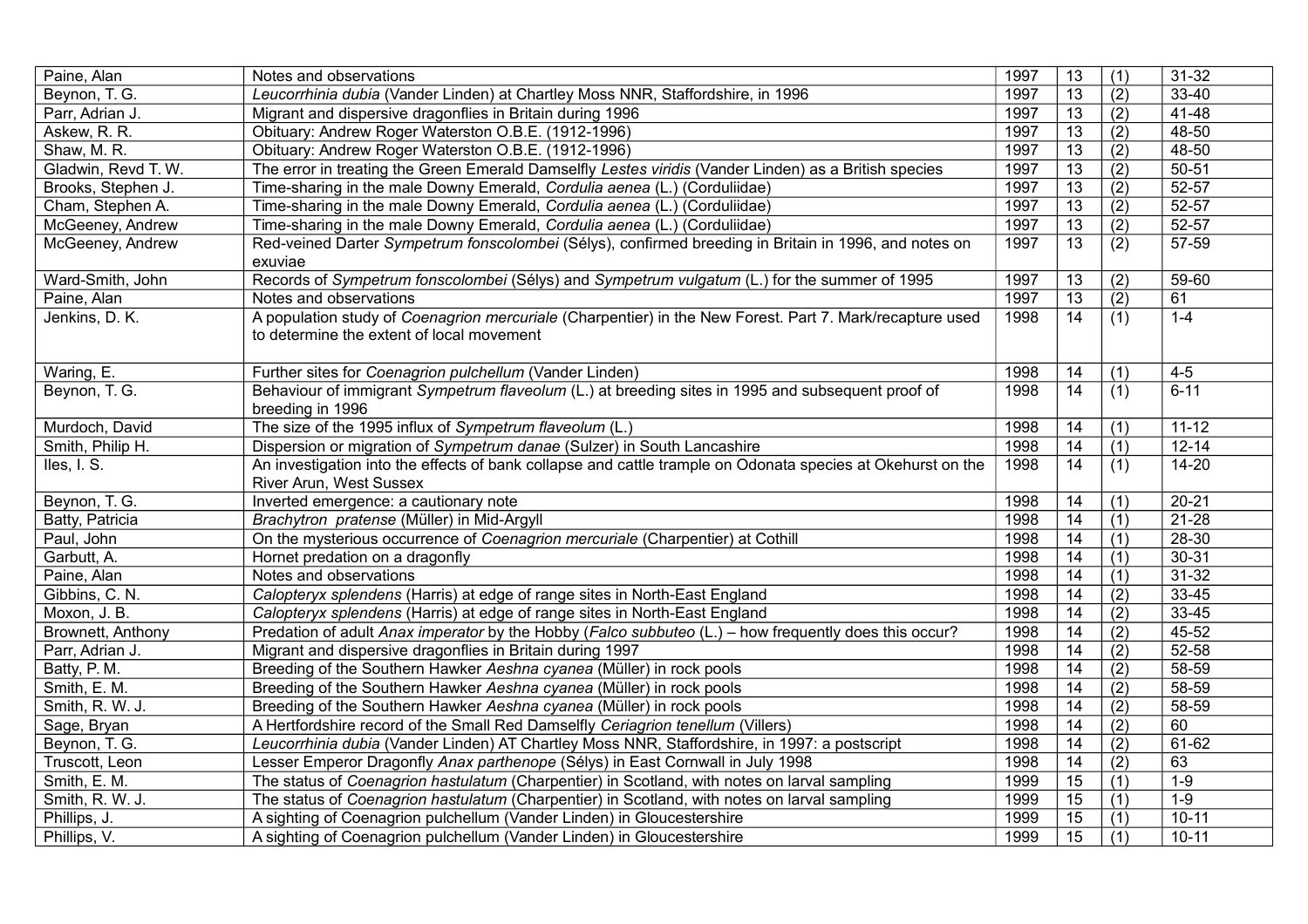| Andrews, S. J.        | Observations on the use of Yellow Flag (Iris pseudacorus) as a support for emerging zygopteran larvae    | 1999 | 15              | (1)              | $12 - 17$            |
|-----------------------|----------------------------------------------------------------------------------------------------------|------|-----------------|------------------|----------------------|
| Beynon, T. G.         | An unusual mismatch                                                                                      | 1999 | $\overline{15}$ | (1)              | 17                   |
| Clements, David K.    | The Hornet Robberfly Asilus crabroniformis L. (Diptera, Asilidae): interactions with Odonata             | 1999 | 15              | (1)              | $18-19$              |
| Pedersen, Henning     | Cannibalism in dragonflies exemplified by the species Anax imperator Leach and A. parthenope (Sélys)     | 1999 | 15              | (1)              | $\overline{20}$      |
| Pellow, Keith         | Common Green Darner Anax junius (Drury) in Cornwall and Isles of Scilly - The first British and European | 1999 | 15              | (1)              | $21 - 22$            |
|                       | records                                                                                                  |      |                 |                  |                      |
| Pellow, Keith         | Some observations of a breeding population of Red-veined Darter Sympetrum fonscolombei (Sélys) in        | 1999 | 15              | (1)              | $23 - 30$            |
|                       | Cornwall during 1998                                                                                     |      |                 |                  |                      |
| Clarke, David         | The outpost populations of the Banded Demoiselle Calopteryx splendens (Harris) in the Solway Firth area, | 1999 | 15              | (2)              | 33-38                |
|                       | Cumbria: historical perspective and recent developments                                                  |      |                 |                  |                      |
| Perrin, V.L.          | Observations on the distribution, ecology and behaviour of the Hairy Dragonfly Brachytron pratense       | 1999 | 15              | (2)              | 39-45                |
|                       | (Müller)                                                                                                 |      |                 |                  |                      |
| Purse, Bethan V.      | A search for long-distance dispersal in the Southern Damselfly Coenagrion mercuriale (Charpentier)       | 1999 | 15              | (2)              | 46-50                |
| Thompson, David J.    | A search for long-distance dispersal in the Southern Damselfly Coenagrion mercuriale (Charpentier)       | 1999 | 15              | (2)              | 46-50                |
| Truscott, Leon        | The Hornet Robberfly Asilus crabroniformis L. (Diptera, Asilidae): Odonata as prey                       | 1999 | $\overline{15}$ | $\overline{(2)}$ | 50                   |
| Parr, Adrian          | Migrant and dispersive dragonflies in Britain and Ireland during 1998                                    | 1999 | $\overline{15}$ | $\overline{(2)}$ | $51 - 57$            |
| Cham, Stephen         | Roosting behaviour of some British Odonata with notes on the Scarce Chaser Libellula fulva (Müller)      | 1999 | 15              | (2)              | $\overline{58} - 60$ |
| Radford, A. P.        | Prolonged partial immersion of abdomen by male Anax imperator Leach                                      | 1999 | 15              | (2)              | 60                   |
| Perrin, V.L.          | Mixed pairing of Libellula species                                                                       | 1999 | 15              | (2)              | 61                   |
| Smith, Robert W. J.   | Habitat and development of larvae of the Azure Hawker Aeshna caerulea (Ström) in northern Scotland       | 2000 | $\overline{16}$ | $\overline{(1)}$ | $1 - 16$             |
| Smith, Elizabeth M.   | Habitat and development of larvae of the Azure Hawker Aeshna caerulea (Ström) in northern Scotland       | 2000 | 16              | (1)              | $1 - 16$             |
| Richards, Maureen A.  | Habitat and development of larvae of the Azure Hawker Aeshna caerulea (Ström) in northern Scotland       | 2000 | 16              | (1)              | $1 - 16$             |
| Cham, Steve           | Discovery of a 'new' population of the Scarce Chaser Libellula fulva Müller on the River Stour in the    | 2000 | 16              | (1)              | $17-19$              |
|                       | Dedham Vale                                                                                              |      |                 |                  |                      |
| Jones, Steven P.      | First proof of successful breeding by the Lesser Emperor Anax parthenope (Sélys) in Britain              | 2000 | 16              | $\overline{(1)}$ | $20 - 23$            |
| Ward-Smith, A. J.     | Flight characteristics of the Brilliant Emerald Somatochlora metallica (Vander Linden) in south-east     | 2000 | 16              | (1)              | $24 - 28$            |
|                       | England                                                                                                  |      |                 |                  |                      |
| Sussex, D. J.         | Flight characteristics of the Brilliant Emerald Somatochlora metallica (Vander Linden) in south-east     | 2000 | 16              | (1)              | $24 - 28$            |
|                       | England                                                                                                  |      |                 |                  |                      |
| Cham, S.A.            | Flight characteristics of the Brilliant Emerald Somatochlora metallica (Vander Linden) in south-east     | 2000 | 16              | (1)              | 24-28                |
|                       | England                                                                                                  |      |                 |                  |                      |
| Pellow, Keith         | Observations of the Red-veined Darter Sympetrum fonscolombei (Sélys) at Bake Lakes in Cornwall during    | 2000 | 16              | (1)              | $29 - 30$            |
|                       | 1999                                                                                                     |      |                 |                  |                      |
| Goodyear, Keith G.    | A comparison of the environmental requirements of larvae of the Banded Demoiselle Calopteryx             | 2000 | $\overline{16}$ | (2)              | $33 - 51$            |
|                       | splendens (Harris) and the Beautiful Demoiselle C. virgo (L.)                                            |      |                 |                  |                      |
| Parr, Adrian          | Migrant and dispersive dragonflies in Britain during 1999                                                | 2000 | 16              | (2)              | 52-58                |
| Wildermuth, Hansruedi | Larvae of the Downy Emerald Cordulia aenea (L.) examine the space for eclosion with their hind-legs      | 2000 | $\overline{16}$ | (2)              | 59-62                |
| Radford, A. P.        | Predation of a bumblebee (Bombus sp.) by the Four-spotted Chaser Libellula quadrimaculata L.             | 2000 | 16              | (2)              | 63                   |
| Bailey, Michael P.    | Predation of Four-spotted Chaser Libellula quadrimaculata L. by Otter Lutra lutra L.                     | 2000 | 16              | (2)              | 64                   |
| Smith, Philip H.      | Diversity of dragonflies in dune ponds at Birkdale Sandhills, Sefton Coast, Merseyside                   | 2001 | $\overline{17}$ | (1)              | $1 - 12$             |
| Jenkins, Derek K.     | Population studies of the Southern Damselfly Coenagrion mercuriale (Charpentier) in the New Forest. Part | 2001 | 17              | (1)              | 13-19                |
|                       | 8. Short range dispersal                                                                                 |      |                 |                  |                      |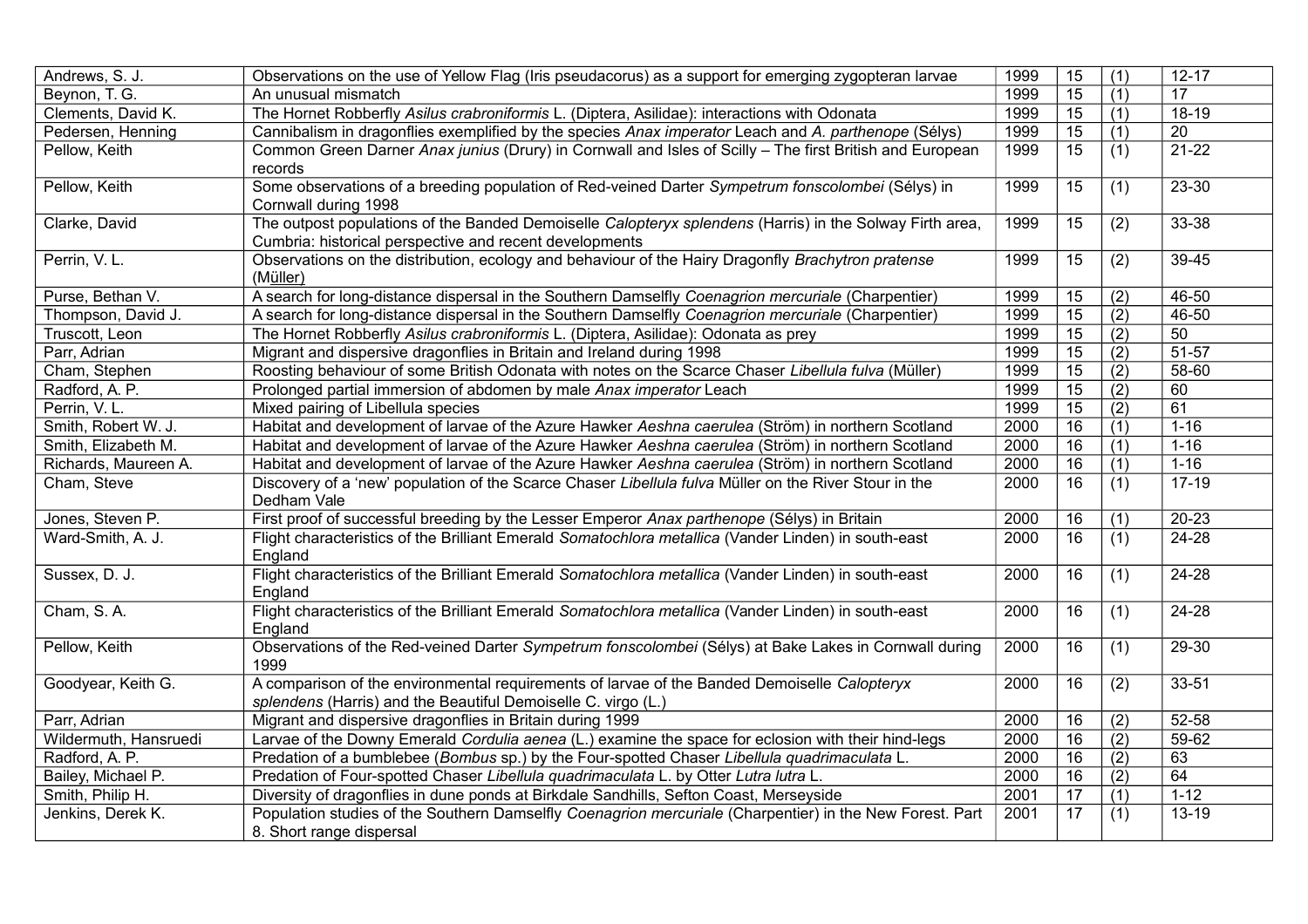| Beynon, Timothy G.   | Colonization by White-faced Darter Leucorrhinia dubia (Vander Linden) of the East-West Ditch at Chartley<br>Moss NNR, Staffordshire, with notes on its status at other pools | 2001              | 17              | (1)              | $20 - 30$        |
|----------------------|------------------------------------------------------------------------------------------------------------------------------------------------------------------------------|-------------------|-----------------|------------------|------------------|
| Pellow, Keith        | Observations of the Red-veined Darter Sympetrum fonscolombei (Sélys) at Bake Lakes in Cornwall during<br>2000                                                                | 2001              | 17              | (1)              | $31 - 32$        |
| Showers, John        | Damselfly exuviae found in a UV light moth trap                                                                                                                              | 2001              | 17              | $\overline{(2)}$ | $33 - 34$        |
| Horsnail, Phil       | Damselfly exuviae found in a UV light moth trap                                                                                                                              | 2001              | $\overline{17}$ | (2)              | $33 - 34$        |
| Andrews, Stuart J.   | Some observations on the identification of the exuviae of the final-instar larvae of the Common Blue<br>Damselfly Enallagma cyathigerum (Charpentier)                        | 2001              | $\overline{17}$ | (2)              | $35 - 44$        |
| Kerry, Lesley        | Habitat management for the Southern Damselfly Coenagion mercuriale (Charpentier) on Aylesbeare<br>Common, Devon                                                              | 2001              | 17              | (2)              | 45-48            |
| Parr, Adrian         | Migrant and dispersive dragonflies in Britain during 2000                                                                                                                    | 2001              | 17              | (2)              | $49 - 54$        |
| Jeffries, Michael    | The Northumbrian frontier of the Banded Demoiselle Calopteryx splendens (Harris)                                                                                             | 2001              | $\overline{17}$ | $\overline{(2)}$ | 55-58            |
| Radford, A. Philip   | Repeated interception of wind blown flowers of Common Cottongrass by the Emperor Dragonfly Anax<br>imperator Leach                                                           | 2001              | 17              | (2)              | 59               |
| Ketelaar, Robert     | The recent expansion of the Small Red-eyed Damselfly Erythromma viridulum (Charpentier) in the<br>Netherlands                                                                | $\overline{2002}$ | 18              | (1/2)            | $1 - 8$          |
| Clarke, David        | Growth and autumnal decline of feeding in captive-reared first-year larvae of the Azure Hawker Aeshna<br>caerulea (Ström)                                                    | 2002              | 18              | (1/2)            | $9-12$           |
| Moore, Norman W.     | The dragonflies of a Cambridgeshire pond and its surroundings in 2001                                                                                                        | 2002              | 18              | (1/2)            | 13-22            |
| Corbett, Phillip S.  | Voltinism of the Common Blue Damselfly Enallagma cyathigerum (Charpentier) in a Scottish loch: a<br>preliminary study                                                        | 2002              | 18              | (1/2)            | 23-39            |
| Parr, Adrian         | Migrant and dispersive dragonflies in Britain during 2001                                                                                                                    | 2002              | 18              | (1/2)            | $40 - 45$        |
| Cham, Steve          | Mate guarding behaviour during intense competition for females in the Common Blue Damselfly<br>Enallagma cyathigerum (Charpentier)                                           | 2002              | $\overline{18}$ | (1/2)            | $46 - 48$        |
| Lucas, Brian         | Overwintering of larvae of the Common Darter Sympetrum striolatum (Charpentier) in the North of England                                                                      | 2003              | 19              | (1/2)            | $\mathbf{1}$     |
| Moore, Norman W.     | Four long term studies on dragonfly populations                                                                                                                              | 2003              | $\overline{19}$ | (1/2)            | $\overline{2-7}$ |
| Parr, Adrian         | Migrant and dispersive dragonflies in Britain during 2002                                                                                                                    | 2003              | $\overline{19}$ | (1/2)            | $8-14$           |
| Cham, Stephen        | Factors influencing the distribution of the White-legged Damselfly Platycnemis pennipes (Pallas) in Great<br><b>Britain</b>                                                  | 2003              | $\overline{19}$ | (1/2)            | $15 - 23$        |
| Hubble, David S.     | Management of small dug ponds for Odonata conservation and colonization in an area of valley mire and<br>wet heathland (Bourne Valley, Dorset)                               | 2003              | 19              | (1/2)            | 24-34            |
| Hurst, David         | Management of small dug ponds for Odonata conservation and colonization in an area of valley mire and<br>wet heathland (Bourne Valley, Dorset)                               | 2003              | $\overline{19}$ | (1/2)            | $24 - 34$        |
| Chelmick, David      | A significant migration of the Red-veined Darter Sympetrum fonscolombei (Sélys) in southern Spain                                                                            | 2003              | 19              | (1/2)            | $35 - 36$        |
| Radford, Philip      | The Azure Damselfly Coenagrion puella (L.) attacking the Common Blue Butterfly Polyommatus icarus<br>(Rottemburg)                                                            | 2003              | $\overline{19}$ | (1/2)            | $\overline{37}$  |
| Truscott, Leon A. C. | Common Blue Damselfly Enallagma cyathigerum (Charpentier) capturing the Rush Veneer Nomophila<br>noctuella (Denis & Schiffermuller), a pyralid moth, as a prey item          | 2003              | 19              | (1/2)            | 38               |
| Goddard, David       | Inverted emergence recorded in the Common Darter Sympetrum striolatum (Charpentier)                                                                                          | 2003              | $\overline{19}$ | (1/2)            | $\overline{39}$  |
| Goddard, David       | The domestic cat: a new dragonfly predator                                                                                                                                   | 2003              | $\overline{19}$ | (1/2)            | $\overline{39}$  |
| Brook, Gill          | Identification of the exuvia of the Small Red-eyed Damselfly Erythromma viridulum (Charpentier)                                                                              | 2003              | $\overline{19}$ | (1/2)            | 40-43            |
| Gibson, Victor       | Communication between the sexes at the end of copulation: a study of three species of Anisoptera                                                                             | 2003              | $\overline{19}$ | (1/2)            | 44-46            |
| Sutton, Peter G.     | Recent problems regarding the collection of voucher specimens                                                                                                                | 2003              | 19              | (1/2)            | 47-50            |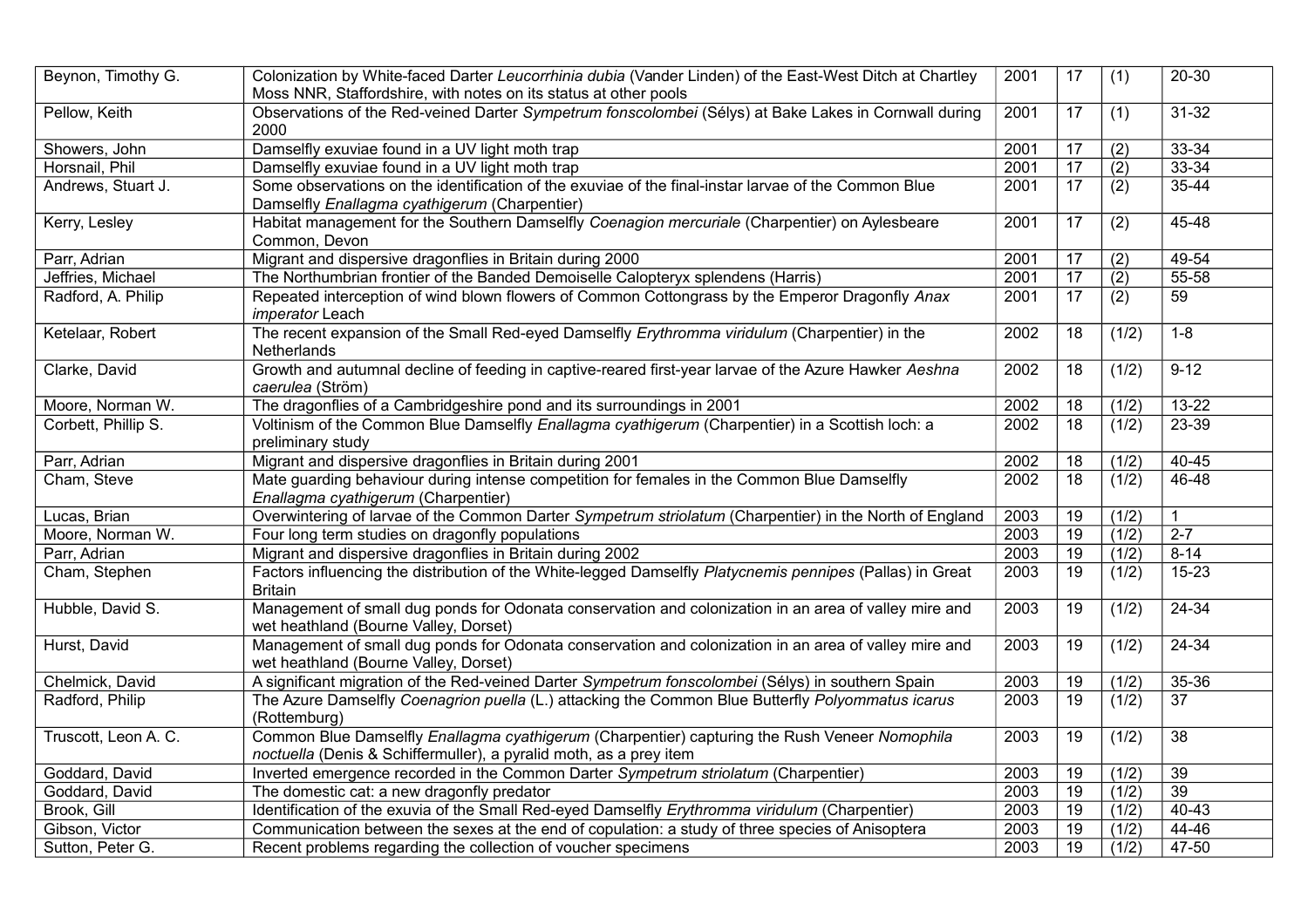| Brook. John         | The Willow Emerald Damselfly Chalcolestes viridis (Vander Linden) in Kent: a case of mistaken identity                      | 2003 | 19              | (1/2)            | 51-54           |
|---------------------|-----------------------------------------------------------------------------------------------------------------------------|------|-----------------|------------------|-----------------|
| Brook. Gill         | The Willow Emerald Damselfly Chalcolestes viridis (Vander Linden) in Kent: a case of mistaken identity                      | 2003 | $\overline{19}$ | (1/2)            | 51-54           |
| Vick, Graham        | Obituary: David Allen Lewis Davies                                                                                          | 2003 | 19              | (1/2)            | 55-56           |
| Cham, Steve         | Dragonfly predation by European Hornets Vespa crabro (L.) (Hymenoptera, Vespidae                                            | 2004 | $\overline{20}$ | (1)              | $1 - 3$         |
| Pickess, Bryan P.   | Rapid colonization of a newly dug pond on a Polish heathland                                                                | 2004 | 20              | $\overline{(1)}$ | $\overline{4}$  |
| Parr, Adrian J.     | Recent appearances of the Lesser Emperor Anax parthenope (Sélys) in north-western Europe                                    | 2004 | $\overline{20}$ | (1)              | $5 - 16$        |
| Knijf, Geert de     | Recent appearances of the Lesser Emperor Anax parthenope (Sélys) in north-western Europe                                    | 2004 | 20              | (1)              | $5 - 16$        |
| Wasscher, Marcel    | Recent appearances of the Lesser Emperor Anax parthenope (Sélys) in north-western Europe                                    | 2004 | $\overline{20}$ | (1)              | $5 - 16$        |
| Thompson. David J.  | Variation in the 'mercury mark' of the Southern Damselfly Coenagrion mercuriale (Charpentier) in Britain                    | 2004 | 20              | (1)              | $17 - 21$       |
| Rouquette, James R. | Variation in the 'mercury mark' of the Southern Damselfly Coenagrion mercuriale (Charpentier) in Britain                    | 2004 | 20              | (1)              | $17 - 21$       |
| Emary, Chris        | The domestic cat: a regular dragonfly predator?                                                                             | 2004 | $\overline{20}$ | (1)              | $\overline{22}$ |
| Emary, Liz          | The domestic cat: a regular dragonfly predator?                                                                             | 2004 | 20              | (1)              | $\overline{22}$ |
| Smith, Peter Gordon | Dragonfly populations of peat-bog pools in north-east Scotland                                                              | 2004 | $\overline{20}$ | (1)              | $23 - 30$       |
| Cham, Steve         | Observations on an inland population of the Small Red-eyed Damselfly Erythromma viridulum                                   | 2004 | 20              | (1)              | $31 - 34$       |
|                     | (Charpentier) with notes on the first discovery of larvae in Britain                                                        |      |                 |                  |                 |
| Thompson, David J.  | Honest signals and female damselflies                                                                                       | 2004 | 20              | (1)              | 35-36           |
| Cham, Steve         | Oviposition behaviour of the two British species of Red-eyed Damselflies Erythromma najas (Hansemann)                       | 2004 | 20              | (2)              | $37-41$         |
|                     | and E. viridulum (Charpentier)                                                                                              |      |                 |                  |                 |
| Parr, Adrian        | Migrant and dispersive dragonflies in Britain during 2003                                                                   | 2004 | $\overline{20}$ | $\overline{(2)}$ | $42 - 50$       |
| Tyrrell, Mark       | Population expansion of the Hairy Dragonfly Brachytron pratense (Müller) and other breeding dragonflies                     | 2004 | $\overline{20}$ | $\overline{(2)}$ | 51-60           |
|                     | of the Nene Valley in Northamptonshire                                                                                      |      |                 |                  |                 |
| Brayshaw, Steve     | Population expansion of the Hairy Dragonfly Brachytron pratense (Müller) and other breeding dragonflies                     | 2004 | 20              | (2)              | $51 - 60$       |
|                     | of the Nene Valley in Northamptonshire                                                                                      |      |                 |                  |                 |
| Ward, Louise        | Distribution of the Banded Demoiselle Calopteryx splendens (Harris) in northern England: an example of<br>range expansion?  | 2004 | 20              | (2)              | 61-69           |
| Mill, Peter J.      | Distribution of the Banded Demoiselle Calopteryx splendens (Harris) in northern England: an example of                      | 2004 | 20              | (2)              | $61-69$         |
|                     | range expansion?                                                                                                            |      |                 |                  |                 |
| Gibson, Victor      | Wing clapping in the Blue-tailed Damselfly Ischnura elegans (Vander Linden)                                                 | 2004 | 20              | (2)              | $70-72$         |
| Mill, Peter J.      | Vernacular names for the dragonflies of north-western Europe                                                                | 2004 | 20              | (2)              | $73 - 76$       |
| Taylor, Pam         | Vernacular names for the dragonflies of north-western Europe                                                                | 2004 | 20              | (2)              | $73 - 76$       |
| Parr, Adrian J.     | Vernacular names for the dragonflies of north-western Europe                                                                | 2004 | $\overline{20}$ | (2)              | $73 - 76$       |
| Beynon, Timothy G.  | Notes on the oviposition and flight attitude of the Brilliant Emerald Somatochlora metallica (Vander Linden)                | 2004 | 20              | (2)              | 77-78           |
|                     | in Scotland                                                                                                                 |      |                 |                  |                 |
| Goddard, David P.   | Notes on the oviposition and flight attitude of the Brilliant Emerald Somatochlora metallica (Vander Linden)<br>in Scotland | 2004 | 20              | (2)              | 77-78           |
| Tyrrell, Mark       | Group oviposition behaviour in the Brown Hawker Aeshna grandis (L.)                                                         | 2004 | 20              | (2)              | 79              |
| Jeffries, Michael   | Distribution and habitat of the Banded Demoiselle Calopteryx splendens (Harris) in Northumberland                           | 2005 | $\overline{21}$ | $\overline{(1)}$ | $1 - 7$         |
| Eales, Harry T.     | Distribution and habitat of the Banded Demoiselle Calopteryx splendens (Harris) in Northumberland                           | 2005 | $\overline{21}$ | $\overline{(1)}$ | $1 - 7$         |
| Storey, George      | Distribution and habitat of the Banded Demoiselle Calopteryx splendens (Harris) in Northumberland                           | 2005 | $\overline{21}$ | (1)              | $1 - 7$         |
| Jenkins, Derek K.   | Population studies of the Southern Damselfly Coenagrion mercuriale (Charpentier) in the New Forest. Part                    | 2005 | 21              | (1)              | $8 - 13$        |
|                     | 9. The Crockford streams, 20 years on                                                                                       |      |                 |                  |                 |
| Parr, Adrian        | Migrant and dispersive dragonflies in Britain during 2004                                                                   | 2005 | 21              | $\overline{(1)}$ | $14 - 20$       |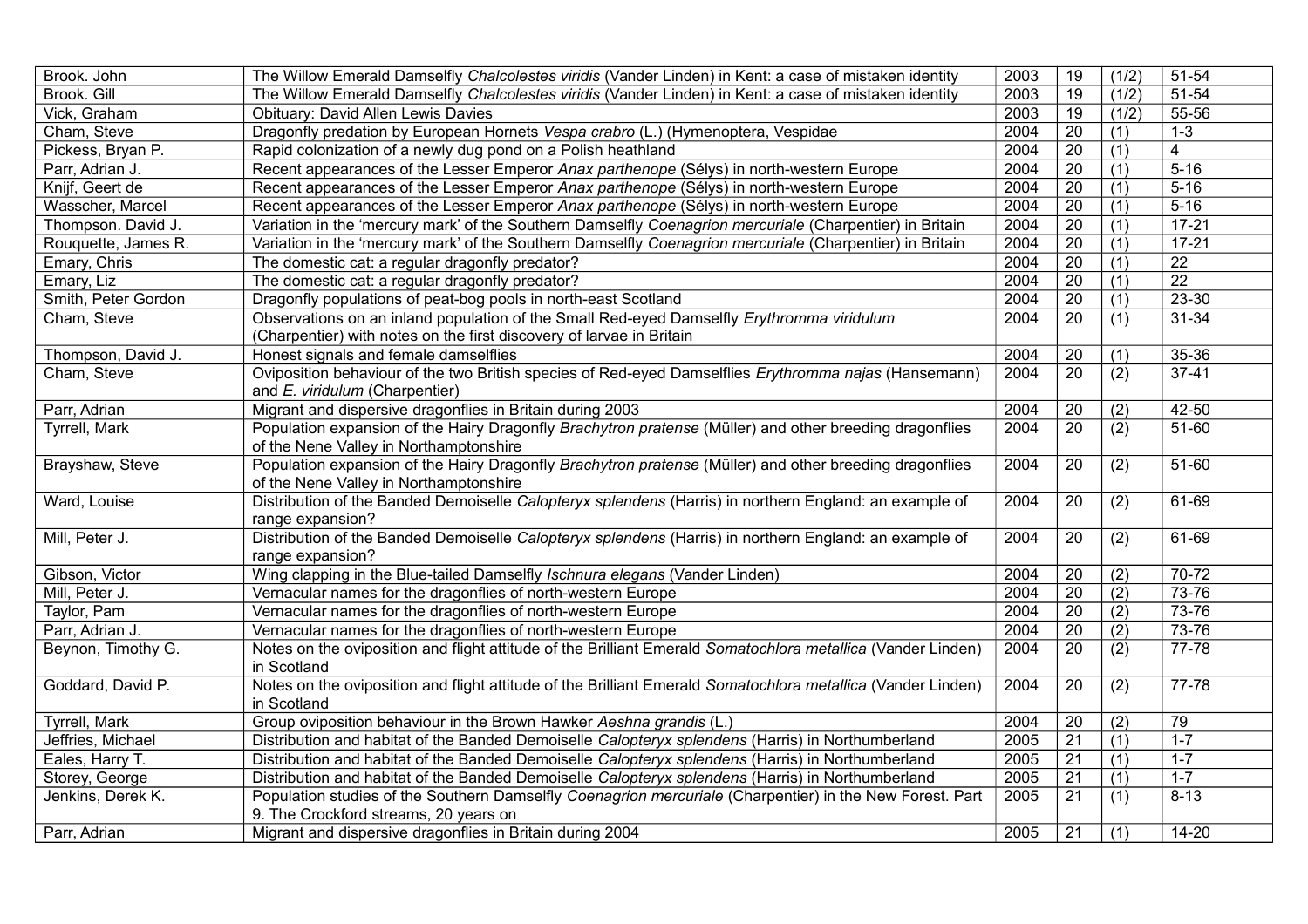| Brownett, Anthony    | A re-examination of the status of the Norfolk Damselfly Coenagrion armatum (Charpentier): a species of<br>Odonata now presumed extinct in Britain | 2005 | 21              | (1)              | $21 - 26$        |
|----------------------|---------------------------------------------------------------------------------------------------------------------------------------------------|------|-----------------|------------------|------------------|
| Crick, Ken           | Variations in key features of the final instar larvae and exuviae of the Common Blue Damselfly Enallagma<br>cyathigerum (Charpentier)             | 2005 | 21              | (1)              | $27 - 36$        |
| White, David         | The Keeled Skimmer Orthetrum coerulescens (Fabricius) at Holt Lowes, Norfolk: History and habitat use                                             | 2006 | 22              | (1)              | $1 - 12$         |
| Parr, Adrian         | Migrant and dispersive dragonflies in Britain during 2005                                                                                         | 2006 | $\overline{22}$ | $\overline{(1)}$ | $13 - 18$        |
| Phillips. John       | Dragonflies in the Forest of Dean 1996-2005                                                                                                       | 2006 | $\overline{22}$ | $\overline{(1)}$ | $19 - 28$        |
| Jacquemin, Gilles    | The use of binoculars to identify adult Odonata                                                                                                   | 2006 | $\overline{22}$ | $\overline{(1)}$ | $29 - 32$        |
| Cham, Steve          | In-flight cleaning behaviour by male Migrant Hawkers, Aeshna mixta Latreille                                                                      | 2006 | $\overline{22}$ | $\overline{(2)}$ | $33 - 35$        |
| Cham, Steve          | Development and hatching of eggs of the Common Darter, Sympetrum striolatum (Charpentier)                                                         | 2006 | $\overline{22}$ | $\overline{(2)}$ | $36 - 40$        |
| Moore, Norman W.     | Use of the herbicide Glyphosphate to control Common Reed (Phragmites australis) and its effects on<br>dragonfly populations                       | 2006 | $\overline{21}$ | (2)              | $37-42$          |
| Cham, Steve          | Aspects of dragonfly flight behaviour revealed by digital still photography                                                                       | 2006 | 22              | (2)              | $41 - 53$        |
| <b>Tyrrell, Mark</b> | Observations on emergence and duration of adult life of the Hairy Dragonfly Brachytron pratense (Müller)                                          | 2006 | $\overline{21}$ | (2)              | $43 - 46$        |
| Gibson, Victor       | A study of the copulatory behaviour of three pairs of the Migrant Hawker Aeshna mixta Latreille in the<br>wheel position                          | 2006 | $\overline{21}$ | (2)              | 47-54            |
| Baker, Richard A.    | Mite on Odonates: Some early accounts and records (to 1950) from Britain                                                                          | 2006 | 22              | (2)              | $54 - 57$        |
| Ward-Smith, John     | Population expansion of Small Red Damselfly Ceriagrion tenellum (Villers) in south-east Berkshire                                                 | 2006 | $\overline{21}$ | (2)              | 55-67            |
| Sussex, Des          | Population expansion of Small Red Damselfly Ceriagrion tenellum (Villers) in south-east Berkshire                                                 | 2006 | 21              | (2)              | 55-67            |
| Ward, Louise         | Diel activity patterns in the adult Banded Demoiselle, Calopteryx splendens (Harris), and the effect of<br>weather variables                      | 2006 | 22              | (2)              | 58-63            |
| Mill, Peter J.       | Diel activity patterns in the adult Banded Demoiselle, Calopteryx splendens (Harris), and the effect of<br>weather variables                      | 2006 | $\overline{22}$ | (2)              | $58 - 63$        |
| Taylor, Pam          | Vagrant Emperor Anax (Hemianax) ephippiger (Burmeister, 1839) - a new breeding species for Bulgaria                                               | 2006 | 22              | (2)              | 64-68            |
| Hursthouse, David    | Red-veined Darters Sympetrum fonscolombii at Lound, Nottinghamshire in 2006                                                                       | 2007 | $\overline{23}$ | (1)              | $\overline{1-9}$ |
| Crick, Ken           | Observations on final instar damselfly caudal lamellae with little or no evidence of secondary tracheae                                           | 2007 | $\overline{23}$ | (1)              | $10-13$          |
| Gillingham, P.K.     | On the odonates of Queen Elizabeth Country Park, Hampshire with emphasis on the Azure Damselfly,<br>Coenagrion puella (L.)                        | 2007 | $\overline{23}$ | (1)              | $14 - 19$        |
| Harvey, I. F.        | On the odonates of Queen Elizabeth Country Park, Hampshire with emphasis on the Azure Damselfly,<br>Coenagrion puella (L.)                        | 2007 | 23              | (1)              | $14 - 19$        |
| Kay, S. M.           | On the odonates of Queen Elizabeth Country Park, Hampshire with emphasis on the Azure Damselfly,<br>Coenagrion puella (L.)                        | 2007 | 23              | (1)              | $14 - 19$        |
| Lowe, C.D.           | On the odonates of Queen Elizabeth Country Park, Hampshire with emphasis on the Azure Damselfly,<br>Coenagrion puella (L.)                        | 2007 | 23              | $\overline{(1)}$ | $14 - 19$        |
| Moran, R. J.         | On the odonates of Queen Elizabeth Country Park, Hampshire with emphasis on the Azure Damselfly,<br>Coenagrion puella (L.)                        | 2007 | 23              | (1)              | $14-19$          |
| Narraway, C. L.      | On the odonates of Queen Elizabeth Country Park, Hampshire with emphasis on the Azure Damselfly,<br>Coenagrion puella (L.)                        | 2007 | 23              | (1)              | $14 - 19$        |
| Sudworth, S.         | On the odonates of Queen Elizabeth Country Park, Hampshire with emphasis on the Azure Damselfly,<br>Coenagrion puella (L.)                        | 2007 | $\overline{23}$ | (1)              | $14 - 19$        |
| Thompson, D. J,      | On the odonates of Queen Elizabeth Country Park, Hampshire with emphasis on the Azure Damselfly,<br>Coenagrion puella (L.)                        | 2007 | 23              | (1)              | 14-19            |
| Watts, P.C.          | On the odonates of Queen Elizabeth Country Park, Hampshire with emphasis on the Azure Damselfly,                                                  | 2007 | $\overline{23}$ | $\overline{(1)}$ | $14-19$          |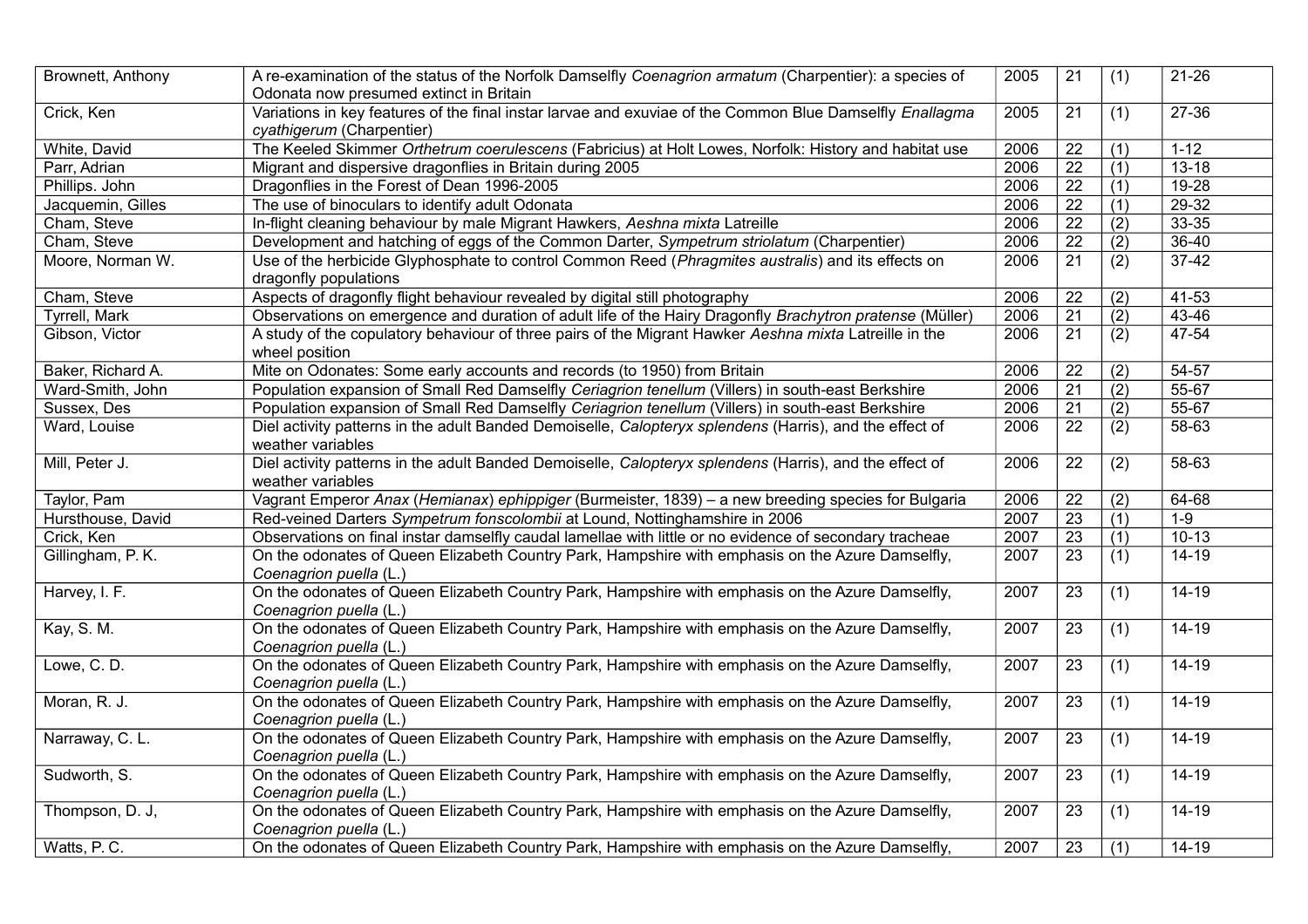|                       | Coenagrion puella (L.)                                                                                      |      |                 |                  |           |
|-----------------------|-------------------------------------------------------------------------------------------------------------|------|-----------------|------------------|-----------|
| Forman, D.W.          | Predation of odonate larvae by Otters (Lutra lutra)                                                         | 2007 | 23              | (1)              | $20 - 24$ |
| Harris, W.            | Predation of odonate larvae by Otters (Lutra lutra)                                                         | 2007 | $\overline{23}$ | (1)              | $20 - 24$ |
| Parry, G.S.           | Predation of odonate larvae by Otters (Lutra lutra)                                                         | 2007 | 23              | (1)              | $20 - 24$ |
| Heidemann, Harald     | An experimental key for the differentiation of the exuviae of the Southern Darter Sympetrum meridionale     | 2007 | $\overline{23}$ | (1)              | 25-32     |
|                       | (Sélys) and the Common Darter S. striolatum (Charpentier), with notes on the Ruddy Darter S.                |      |                 |                  |           |
|                       | sanguineum (Müller)                                                                                         |      |                 |                  |           |
| Seidenbusch, Richard  | An experimental key for the differentiation of the exuviae of the Southern Darter Sympetrum meridionale     | 2007 | 23              | (1)              | $25 - 32$ |
|                       | (Sélys) and the Common Darter S. striolatum (Charpentier), with notes on the Ruddy Darter S.                |      |                 |                  |           |
|                       | sanguineum (Müller)                                                                                         |      |                 |                  |           |
| Tyrrell, Mark         | Maintenance of the female androchrome colour polymorph in the Blue-tailed Damselfly Ischnura elegans        | 2007 | 23              | (2)              | $33 - 39$ |
|                       | (Vander Linden)                                                                                             |      |                 |                  |           |
| Parr, Adrian          | Migrant and dispersive dragonflies in Britain during 2006                                                   | 2007 | 23              | (2)              | $40 - 51$ |
| Baker, Richard, A.    | What was the British list like 120 years ago? Robert McLachlan's 1884 list of Odonata compared with         | 2007 | $\overline{23}$ | (2)              | $52 - 57$ |
|                       | today's lists                                                                                               |      |                 |                  |           |
| Mill, Peter J.        | Spacing behaviour in larval Banded Demoiselle Calopteryx splendens (Zygoptera: Calopterygidae)              | 2007 | 23              | (2)              | 58-62     |
| Ward, Louise          | Spacing behaviour in larval Banded Demoiselle Calopteryx splendens (Zygoptera: Calopterygidae)              | 2007 | $\overline{23}$ | (2)              | 58-62     |
| White, David          | The territorial behaviour of the Keeled Skimmer Orthetrum coerulescens (Fabricius) at Holt Lowes, Norfolk   | 2008 | $\overline{24}$ | (1)              | $1 - 13$  |
| Hope, Paul            | The Vagrant Emperor Anax ephippiger (Burmeister, 1839): proof of breeding in Turkey                         | 2008 | 24              | (1)              | $14 - 18$ |
| Hämäläinen, Matt      | Calopteryx splendens (Harris, 1780) - a note on the publication date of the description of the Banded       | 2008 | $\overline{24}$ | (1)              | $19 - 23$ |
|                       | Demoiselle                                                                                                  |      |                 |                  |           |
| Cham, Steve           | Underwater tandem formation in Common Blue Damselfly Enallagma cyathigerum and the need for                 | 2008 | 24              | (1)              | 24-31     |
|                       | contact guarding                                                                                            |      |                 |                  |           |
| Hope, Paul            | Balkan Emerald Somatochlora meridionalis (Neilson, 1935) - A remarkable extension of the distribution       | 2008 | 24              | (1)              | $32 - 36$ |
|                       | range in Turkey                                                                                             |      |                 |                  |           |
| Taylor, Pam           | Comments on The Odonata Red List for Great Britain                                                          | 2008 | 24              | (1)              | $37-44$   |
| Starmore, Alice       | Submerged oviposition behaviour in the Large Red Damselfly Pyrrhosoma nymphula (Sulzer) on the Isle of      | 2008 | 24              | (2)              | 45-50     |
|                       | Lewis                                                                                                       |      |                 |                  |           |
| Seidenbusch, R.       | Three-winged Southern Hawker, Aeshna cyanea (Müller, 1767)                                                  | 2008 | 24              | (2)              | 51-53     |
| French Graham         | Criteria for determining key Odonata sites in Great Britain                                                 | 2008 | 24              | (2)              | 54-61     |
| Smallshire, David     | Criteria for determining key Odonata sites in Great Britain                                                 | 2008 | $\overline{24}$ | (2)              | 54-61     |
| Parr, Adrian J.       | Migrant and dispersive dragonflies in Britain during 2007                                                   | 2008 | $\overline{24}$ | $\overline{(2)}$ | 62-70     |
| Moore, Norman, W.     | The Norfolk Hawker Aeshna isosceles (Müller) and Water Soldier Stratiotes aloides (Linn.): a study of their | 2008 | 24              | (2)              | 71-87     |
|                       | relationship at Castle Marsh, Suffolk and elsewhere in the Broads 1991 - 2004                               |      |                 |                  |           |
| Martens, Andreas      | The biting midge Forcipomyia paludis (Macfie) as a parasite on dragonfly wings: a species not recorded      | 2008 | $\overline{24}$ | $\overline{(2)}$ | 88-90     |
|                       | from Britain for more than 70 years (Diptera: Ceratopogonidae)                                              |      |                 |                  |           |
| Wildermuth, Hansruedi | The biting midge Forcipomyia paludis (Macfie) as a parasite on dragonfly wings: a species not recorded      | 2008 | 24              | (2)              | 88-90     |
|                       | from Britain for more than 70 years (Diptera: Ceratopogonidae)                                              |      |                 |                  |           |
| Parr, Michael J.      | Professor Philip S. Corbet, 21 May 1929 - 13 February 2008                                                  | 2009 | 25              | (1)              | $1-6$     |
| Hassal, Christopher   | Variation in wing spot size and asymmetry of the Banded Demoiselle Calopteryx splendens (Harris, 1870)      | 2009 | $\overline{25}$ | (1)              | $7 - 15$  |
| Thompson, David J.    | Variation in wing spot size and asymmetry of the Banded Demoiselle Calopteryx splendens (Harris, 1870)      | 2009 | $\overline{25}$ | (1)              | $7 - 15$  |
| Crick, Ken            | Variations in key features of the final instar larvae and exuviae of the Azure Damselfly Coenagrion puella  | 2009 | 25              | (1)              | 16-26     |
|                       | (Linnaeus)                                                                                                  |      |                 |                  |           |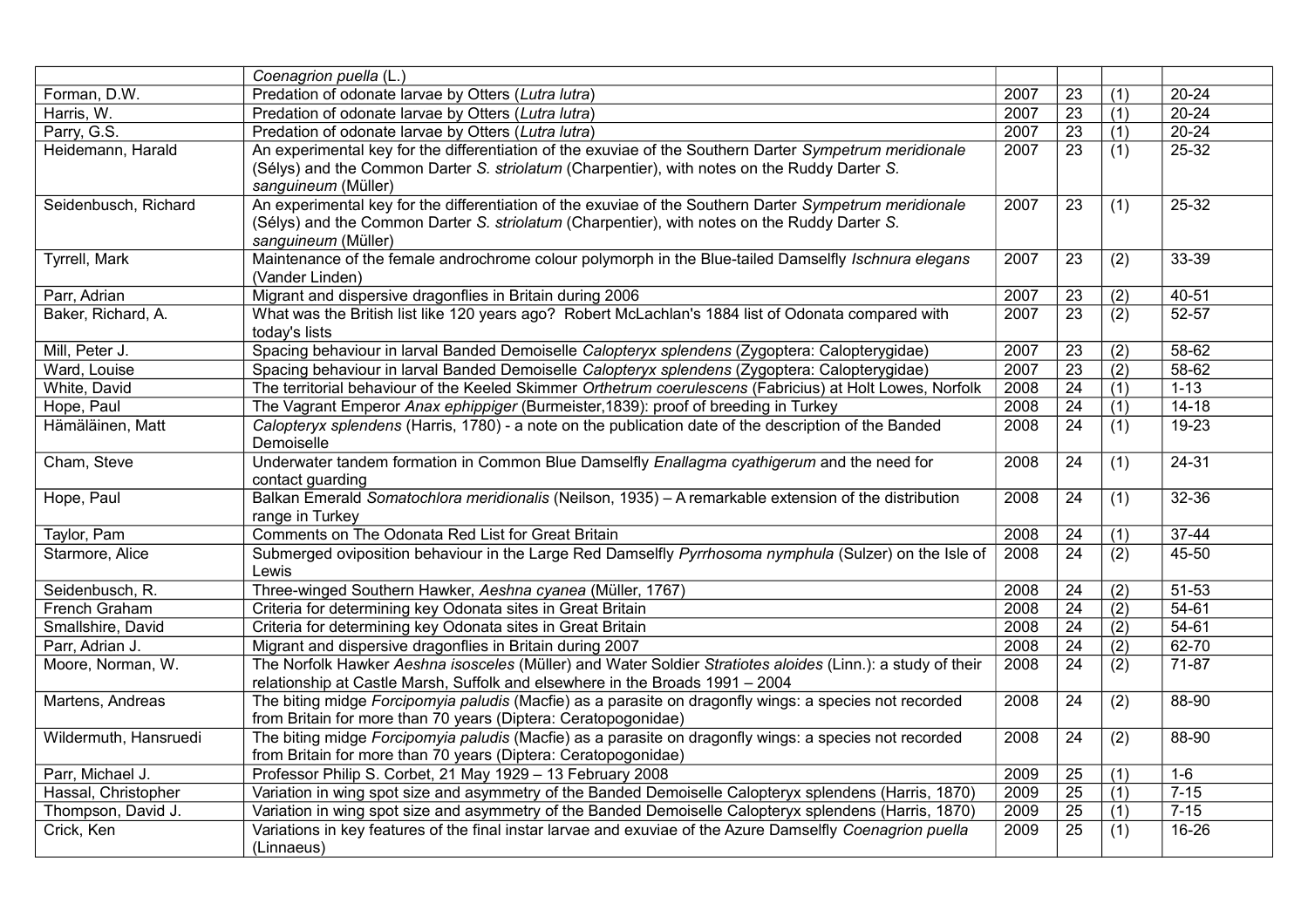| Chelmick, David G.   | The Scarce Emerald Lestes dryas Kirby in East Sussex 1940 to 2007: an account of species extinction                                                                                                                                         | 2009 | 25              | (1)              | $27-40$    |
|----------------------|---------------------------------------------------------------------------------------------------------------------------------------------------------------------------------------------------------------------------------------------|------|-----------------|------------------|------------|
|                      | through changing agricultural practice                                                                                                                                                                                                      |      |                 |                  |            |
| Moore, Norman W.     | The Scarce Emerald Lestes dryas Kirby in East Sussex 1940 to 2007: an account of species extinction<br>through changing agricultural practice                                                                                               | 2009 | 25              | (1)              | $27-40$    |
| Hope, Paul           | Species Reviews 1: The Small Red Damselfly Ceriagrion tenellum (de Villers) and its close relative the                                                                                                                                      | 2009 | $\overline{25}$ | (1)              | $41 - 56$  |
|                      | Turkish Red Damselfly Ceriagrion georgifreyi (Schmidt)                                                                                                                                                                                      |      |                 |                  |            |
| Smallshire, David    | Revised list of Odonata recorded in the United Kingdom                                                                                                                                                                                      | 2009 | 25              | (1)              | $57 - 61$  |
| Taylor, Pam          | Revised list of Odonata recorded in the United Kingdom                                                                                                                                                                                      | 2009 | 25              | (1)              | $57 - 61$  |
| Sherwin, Graham      | Submergence of both sexes during oviposition in the Large Red Damselfly Pyrrhosoma nymphula (Sulzer)<br>in Norfolk                                                                                                                          | 2009 | $\overline{25}$ | (2)              | 62-67      |
| Purse, Bethan V.     | Emergence site selection in the endangered Southern Damselfly Coenagrion mercuriale in its UK                                                                                                                                               | 2009 | 25              | (2)              | 68-75      |
|                      | stronghold, with observations on the Small Red Damselfly Ceriagrion tenellum                                                                                                                                                                |      |                 |                  |            |
| Thompson, David J.   | Emergence site selection in the endangered Southern Damselfly Coenagrion mercuriale in its UK                                                                                                                                               | 2009 | 25              | (2)              | $68 - 75$  |
|                      | stronghold, with observations on the Small Red Damselfly Ceriagrion tenellum                                                                                                                                                                |      |                 |                  |            |
| Chelmick, David      | Species Review 2: The Orange Spotted Emerald Dragonfly Oxygastra curtisii (Dale 1834)                                                                                                                                                       | 2009 | 25              | (2)              | 76-93      |
| Parr, Adrian         | Migrant and dispersive dragonflies in Britain during 2008                                                                                                                                                                                   | 2009 | $\overline{25}$ | (2)              | 94-99      |
| Emary, Chris         | The Beautiful Demoiselle Calopteryx virgo (Linnaeus) in Northamptonshire: eastwards expansion &<br>habitats                                                                                                                                 | 2009 | $\overline{25}$ | $\overline{(2)}$ | 100-106    |
| Piper, Mark          | The Beautiful Demoiselle Calopteryx virgo (Linnaeus) in Northamptonshire: eastwards expansion &<br>habitats                                                                                                                                 | 2009 | 25              | (2)              | 100-106    |
| <b>Tyrrell, Mark</b> | The Beautiful Demoiselle Calopteryx virgo (Linnaeus) in Northamptonshire: eastwards expansion &<br>habitats                                                                                                                                 | 2009 | $\overline{25}$ | (2)              | 100-106    |
| Baker, Richard A.    | Robert John Tillyard (1881-1937) F.R.S. - an account of his life and legacy with special reference to<br>Odonatology                                                                                                                        | 2010 | 26              | (1)              | $1 - 9$    |
| Cham, Steve          | Variations in the key features of exuviae of the Variable Damselfly Coenagrion pulchellum (Vander Linden)<br>and the use of a score matrix to determine identification                                                                      | 2010 | 26              | (1)              | $10 - 28$  |
| Moore, Norman W.     | Remembering encounters with dragonflies from the 1930s to the launching of the BDS in 1983                                                                                                                                                  | 2010 | 26              | (1)              | $29 - 31$  |
| Jenkins, Derek K.    | Folding wing behaviour in the Golden-ringed Dragonfly Cordulegaster boltonii                                                                                                                                                                | 2010 | $\overline{26}$ | (1)              | $32 - 33$  |
| Mill, Peter J.       | Species Review 3: The Large Red Damselfly Pyrrhosoma nymphula (Sulzer) with notes on its close<br>relative the Greek Red Damselfly Pyrrhosoma elisabethae Schmidt                                                                           | 2010 | 26              | (1)              | $34 - 56$  |
| Chelmick, David      | Studying British dragonflies in the 1970's: the wilderness years                                                                                                                                                                            | 2010 | 26              | (2)              | $57-63$    |
| Nattress, Barry      | Wing-folding behaviour in the Golden-ringed Dragonfly Cordulegaster boltonii (Donovan)                                                                                                                                                      | 2010 | $\overline{26}$ | (2)              | 64-65      |
| Chelmick, David      | Species Review 4: The Scarce Emerald Damselfly Lestes dryas Kirby with notes on the family Lestidae in<br>the Western Palearctic                                                                                                            | 2010 | $\overline{26}$ | (2)              | 66-83      |
| Dixon, Jonathan R.   | The influence of meteorological conditions on the flight activity of the Blue-tailed Damselfly<br>Ischnura elegans (Vander Linden), the Azure Damselfly Coenagrion puella (Linnaeus) and the Emerald<br>Damselfly Lestes sponsa (Hansemann) | 2010 | 26              | (2)              | 84-97      |
| Gennard, Dorothy E.  | The influence of meteorological conditions on the flight activity of the Blue-tailed Damselfly<br>Ischnura elegans (Vander Linden), the Azure Damselfly Coenagrion puella (Linnaeus) and the Emerald<br>Damselfly Lestes sponsa (Hansemann) | 2010 | 26              | (2)              | 84-97      |
| Parr, Adrian J.      | Migrant and dispersive dragonflies in Britain during 2009                                                                                                                                                                                   | 2010 | 26              | (2)              | $98 - 107$ |
| Taylor, Pam          | A change in status of the Dainty Damselfly Coenagrion scitulum (Rambur) in the United Kingdom                                                                                                                                               | 2010 | $\overline{26}$ | $\overline{(2)}$ | 108-109    |
| Smallshire, Dave     | A change in status of the Dainty Damselfly Coenagrion scitulum (Rambur) in the United Kingdom                                                                                                                                               | 2010 | $\overline{26}$ | (2)              | 108-109    |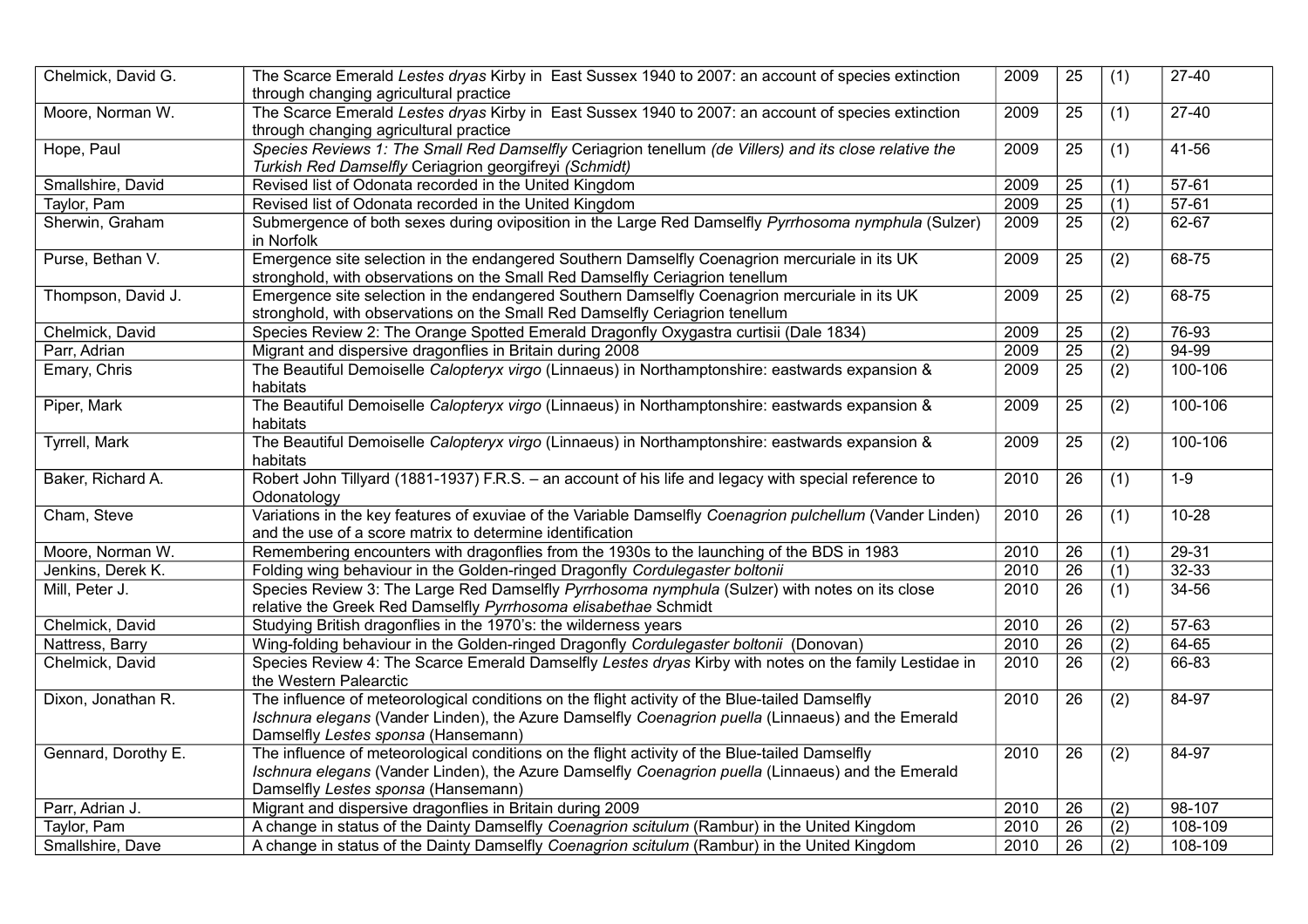| Drinan, Tom         | First discovery of larvae of the Downy Emerald Cordulia aenea (L.) in Ireland and the species' use of lakes<br>in treeless blanket bog in Connemara, Co. Galway                              | 2011 | 27              | (1)              | $1 - 12$  |
|---------------------|----------------------------------------------------------------------------------------------------------------------------------------------------------------------------------------------|------|-----------------|------------------|-----------|
| Nelson, Brian       | First discovery of larvae of the Downy Emerald Cordulia aenea (L.) in Ireland and the species' use of lakes<br>in treeless blanket bog in Connemara, Co. Galway                              | 2011 | 27              | (1)              | $1 - 12$  |
| Tickner, Matthew    | First discovery of larvae of the Downy Emerald Cordulia aenea (L.) in Ireland and the species' use of lakes<br>in treeless blanket bog in Connemara, Co. Galway                              | 2011 | 27              | (1)              | $1 - 12$  |
| O'Donnell, Ger      | First discovery of larvae of the Downy Emerald Cordulia aenea (L.) in Ireland and the species' use of lakes<br>in treeless blanket bog in Connemara, Co. Galway                              | 2011 | 27              | (1)              | $1 - 12$  |
| Harrison, Simon     | First discovery of larvae of the Downy Emerald Cordulia aenea (L.) in Ireland and the species' use of lakes<br>in treeless blanket bog in Connemara, Co. Galway                              | 2011 | 27              | (1)              | $1 - 12$  |
| O'Halloran, John    | First discovery of larvae of the Downy Emerald Cordulia aenea (L.) in Ireland and the species' use of lakes<br>in treeless blanket bog in Connemara, Co. Galway                              | 2011 | 27              | (1)              | $1 - 12$  |
| Tyrrell, Mark       | Species Review 5: The Hairy Dragonfly Brachytron pratense (Müller)                                                                                                                           | 2011 | 27              | (1)              | $13 - 27$ |
| Weihrauch, Florian  | A review of the distribution of Odonata in the Macaronesian Islands, with particular reference to the<br>Ischnura puzzle                                                                     | 2011 | $\overline{27}$ | (1)              | $28 - 46$ |
| Checkley, Graham    | The damselflies and dragonflies of Holyrood Park, Edinburgh                                                                                                                                  | 2011 | 27              | (1)              | 47-58     |
| Levett, Sarah       | Tracking the elusive life of the Emperor Dragonfly Anax imperator Leach                                                                                                                      | 2011 | $\overline{27}$ | (1)              | 59-68     |
| Walls, Sean         | Tracking the elusive life of the Emperor Dragonfly Anax imperator Leach                                                                                                                      | 2011 | $\overline{27}$ | (1)              | 59-68     |
| Parr, Adrian J.     | Migrant and dispersive dragonflies in Britain during 2010                                                                                                                                    | 2011 | $\overline{27}$ | (2)              | $69 - 79$ |
| Parr, Adrian J.     | The Vagrant Emperor Anax ephippiger in Britain and Europe during early 2011                                                                                                                  | 2011 | $\overline{27}$ | (2)              | 80-87     |
| Baker, Richard A.   | Parasites of damselflies and dragonflies: a review of recent work                                                                                                                            | 2011 | $\overline{27}$ | (2)              | 88-104    |
| Nelson, Brian       | A review of notable records of Irish odonates post DragonflyIreland (2004-2010), including confirmation of<br>the Golden-ringed Dragonfly Cordulegaster boltonii (Donovan) on the Irish list | 2011 | 27              | (2)              | 105-131   |
| Bentley, Graham     | Maiden flight behaviour in the Hairy Dragonfly Brachytron pratense (Müller)                                                                                                                  | 2011 | $\overline{27}$ | $\overline{(2)}$ | 132-133   |
| Tyrrell, Mark       | Maiden flight behaviour in the Hairy Dragonfly Brachytron pratense (Müller)                                                                                                                  | 2011 | $\overline{27}$ | $\overline{(2)}$ | 132-133   |
| Cham. Steve         | A study of Southern Hawker Aeshna cyanea emergence from a garden pond                                                                                                                        | 2012 | $\overline{28}$ | (1)              | $1 - 20$  |
| Kerry, Lesley       | The terrestrial mite Leptus killingtoni Turk (Acari: Erythraeidae) as a parasite of the Small Red Damselfly<br>Ceriagrion tenellum and other odonates                                        | 2012 | $\overline{28}$ | (1)              | $21 - 26$ |
| Baker, Richard A.   | The terrestrial mite Leptus killingtoni Turk (Acari: Erythraeidae) as a parasite of the Small Red Damselfly<br>Ceriagrion tenellum and other odonates                                        | 2012 | 28              | (1)              | $21 - 26$ |
| Hall, Geoffrey H.   | Pseudopupils in Odonata                                                                                                                                                                      | 2012 | 28              | (1)              | 27-36     |
| Horne, John         | The occurrence of the Broad-bodied Chaser Libellula depressa L. at a nature reserve in Hampshire over a<br>period of 25 years and a description of pruinescence in females                   | 2012 | $\overline{28}$ | $\overline{(1)}$ | $37-43$   |
| Pickwell, Alex      | The Norfolk Hawker Aeshna isosceles (Müller): a step further from the brink?                                                                                                                 | 2012 | 28              | (1)              | 44-55     |
| Gennard, Dorothy E. | The Norfolk Hawker Aeshna isosceles (Müller): a step further from the brink?                                                                                                                 | 2012 | 28              | $\overline{(1)}$ | $44 - 55$ |
| Taylor, Pam         | The Norfolk Hawker Aeshna isosceles (Müller): a step further from the brink?                                                                                                                 | 2012 | $\overline{28}$ | $\overline{(1)}$ | $44 - 55$ |
| Chadd, Richard      | The Norfolk Hawker Aeshna isosceles (Müller): a step further from the brink?                                                                                                                 | 2012 | $\overline{28}$ | (1)              | $44 - 55$ |
| Parr, Adrian J.     | Migrant and dispersive dragonflies in Britain during 2011                                                                                                                                    | 2012 | $\overline{28}$ | (2)              | $56 - 65$ |
| Horne, John         | Emergence, maturation time and oviposition in the Common Darter Sympetrum striolatum (Charpentier)                                                                                           | 2012 | $\overline{28}$ | $\overline{(2)}$ | $66 - 74$ |
| Mill, Peter J.      | Species Review 6: The Brilliant Emerald Somatochlora metallica (Vander Linden) and its close relative the<br>Balkan Emerald S. meridionalis Nielson                                          | 2012 | $\overline{28}$ | $\overline{(2)}$ | 75-91     |
| Kulijer, Dejan      | A preliminary report on parasitism of Odonata by water mites from Bosnia and Herzegovina                                                                                                     | 2012 | 28              | $\overline{(2)}$ | 92-101    |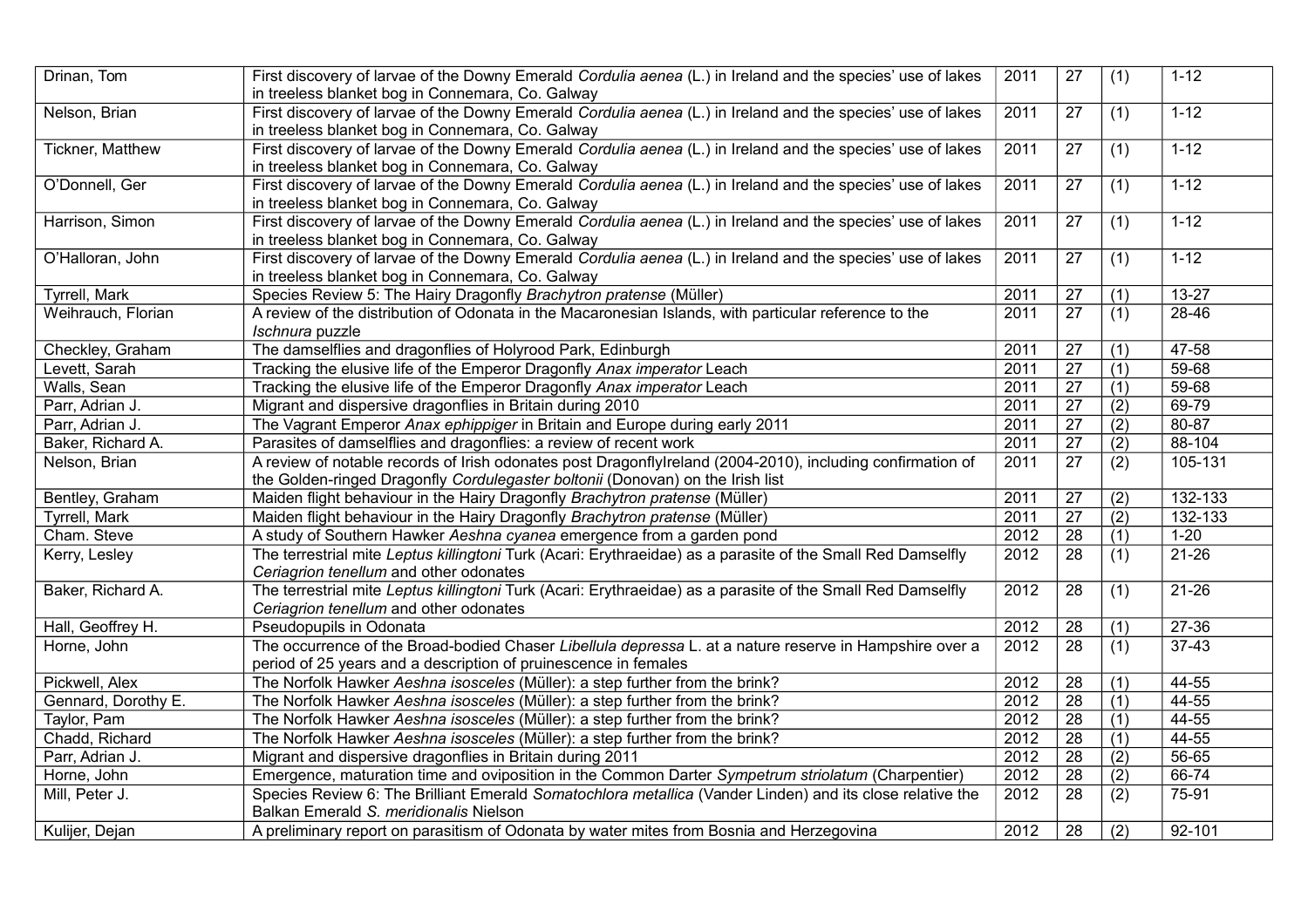| Baker, Richard, A.   | A preliminary report on parasitism of Odonata by water mites from Bosnia and Herzegovina                     | 2012 | $\overline{28}$ | (2)              | 92-101    |
|----------------------|--------------------------------------------------------------------------------------------------------------|------|-----------------|------------------|-----------|
| Zawal, Andrzej       | A preliminary report on parasitism of Odonata by water mites from Bosnia and Herzegovina                     | 2012 | $\overline{28}$ | (2)              | 92-101    |
| Tyrrell, Mark        | The impact of spring temperature on emergence patterns in five 'spring' species                              | 2012 | 28              | (2)              | 102-107   |
| Willet, Jonathan     | Species Review 7: The Azure Hawker Aeshna caerulea (Ström)                                                   | 2013 | $\overline{29}$ | (1)              | $1 - 19$  |
| Youngman, Ron        | Altitude limits for the occurrence and breeding of some British dragonflies                                  | 2013 | 29              | (1)              | $20 - 22$ |
| Baker, Richard, A.   | Cynthia Evelyn Longfield (1896-1991) - the Irish connection and collections                                  | 2013 | $\overline{29}$ | (1)              | $23 - 39$ |
| Parr, Adrian         | The Large White-faced Darter Leucorrhinia pectoralis (Charp.) in Britain during 2012                         | 2013 | $\overline{29}$ | (1)              | 40-45     |
| Sciberras, Arnold    | The occurrence of the Copper Emerald Calopteryx haemorrhoidalis (Vander Linden, 1825), records of rare       | 2013 | 29              | (1)              | 46-54     |
|                      | species changing population trends of some hitherto common species and recent colonisers in the Maltese      |      |                 |                  |           |
|                      | Islands                                                                                                      |      |                 |                  |           |
| Sammut, Michael      | The occurrence of the Copper Emerald Calopteryx haemorrhoidalis (Vander Linden, 1825), records of rare       | 2013 | $\overline{29}$ | $\overline{(1)}$ | 46-54     |
|                      | species changing population trends of some hitherto common species and recent colonisers in the Maltese      |      |                 |                  |           |
|                      | Islands                                                                                                      |      |                 |                  |           |
| Batty, Pat           | The Brilliant Emerald Somatochlora metallica (Vander Linden) in Scotland, with particular reference to the   | 2013 | 29              | (1)              | 55-64     |
|                      | Argyll sites and to larval habitat                                                                           |      |                 |                  |           |
| Taylor, Pam          | A change in status of the Willow Emerald Damselfly Lestes viridis (Vander Linden) in the United Kingdom      | 2013 | 29              | (1)              | 65-68     |
| Kerry, Lesley        | On the relationship between the Small Red Damselfly Ceriagrion tenellum and the terrestrial mite Leptus      | 2013 | $\overline{29}$ | $\overline{(2)}$ | $69 - 83$ |
|                      | killingtoni                                                                                                  |      |                 |                  |           |
| Walker, Brian        | Some observations on the effect of temperature on dragonfly recording                                        | 2013 | 29              | (2)              | $84 - 96$ |
| Kulijer, Dejan       | Further studies on the Odonata from Bosnia & Herzegovina and their mite parasites                            | 2013 | 29              | (2)              | 97-106    |
| Zawal, Andrzej       | Further studies on the Odonata from Bosnia & Herzegovina and their mite parasites                            | 2013 | $\overline{29}$ | (2)              | 97-106    |
| Baker, Richard, A.   | Further studies on the Odonata from Bosnia & Herzegovina and their mite parasites                            | 2013 | $\overline{29}$ | (2)              | 97-106    |
| Tyrrell, Mark        | A review of contact sensing during endophytic oviposition in Odonata                                         | 2013 | $\overline{29}$ | $\overline{(2)}$ | 107-113   |
| Blyth, Colette       | Colonisation of a new pond: new habitat for Coenagrion hastulatum (Charpentier) (the Northern Damselfly)     | 2014 | 30              | (1)              | $1 - 8$   |
|                      | and other odonate species at a site in Aberdeenshire                                                         |      |                 |                  |           |
| Macias, Sara         | Possible range expansion of Coenagrion puella (Azure Damselfly) in North-East Scotland                       | 2014 | 30              | (1)              | $9 - 16$  |
| Dinning, Juliette    | Possible range expansion of Coenagrion puella (Azure Damselfly) in North-East Scotland                       | 2014 | $\overline{30}$ | (1)              | $9 - 16$  |
| Nelson, Mark         | Surveying Odonata: are current methods up to the task?                                                       | 2014 | 30              | (1)              | $17 - 31$ |
| Batty, Patricia      | Species Review 8: Somatochlora arctica (Zetterstedt) (The Northern Emerald)                                  | 2014 | $\overline{30}$ | (1)              | $32 - 53$ |
| Clarke, David        | The White-faced Darter (Leucorrhinia dubia Vander Linden) Re-introduction Project in Cumbria.                | 2014 | 30              | (2)              | 54-78     |
| Gauci, Charles       | A review of the Odonata of the Maltese Islands                                                               | 2014 | 30              | (2)              | 79-109    |
| Parr, Adrian, J.     | Migrant and dispersive dragonflies in Britain during 2012 and 2013.                                          | 2014 | $\overline{30}$ | (2)              | 110-124   |
| <b>Tyrrell, Mark</b> | The effect of temperature, solar radiation and latitude on the emergence patterns of 'spring' species in the | 2014 | 30              | (2)              | 125-132   |
|                      | south and midlands of Britain.                                                                               |      |                 |                  |           |
| Lowdon, Jennie       | The habitat requirements and changing distribution of Calopteryx splendens (Harris) within                   | 2015 | 31              | (1)              | $1 - 13$  |
|                      | Northumberland.                                                                                              |      |                 |                  |           |
| Thompson, David J.   | Reintroduction and establishment of Coenagrion mercuriale (Charpentier) (Southern Damselfly) on Venn         | 2015 | 31              | (1)              | $14 - 23$ |
|                      | Ottery Common, Devon                                                                                         |      |                 |                  |           |
| Thompson, Ameeka, L. | Reintroduction and establishment of Coenagrion mercuriale (Charpentier) (Southern Damselfly) on Venn         | 2015 | 31              | (1)              | $14 - 23$ |
|                      | Ottery Common, Devon                                                                                         |      |                 |                  |           |
| Kerry, Lesley        | Reintroduction and establishment of Coenagrion mercuriale (Charpentier) (Southern Damselfly) on Venn         | 2015 | 31              | (1)              | $14 - 23$ |
|                      | Ottery Common, Devon                                                                                         |      |                 |                  |           |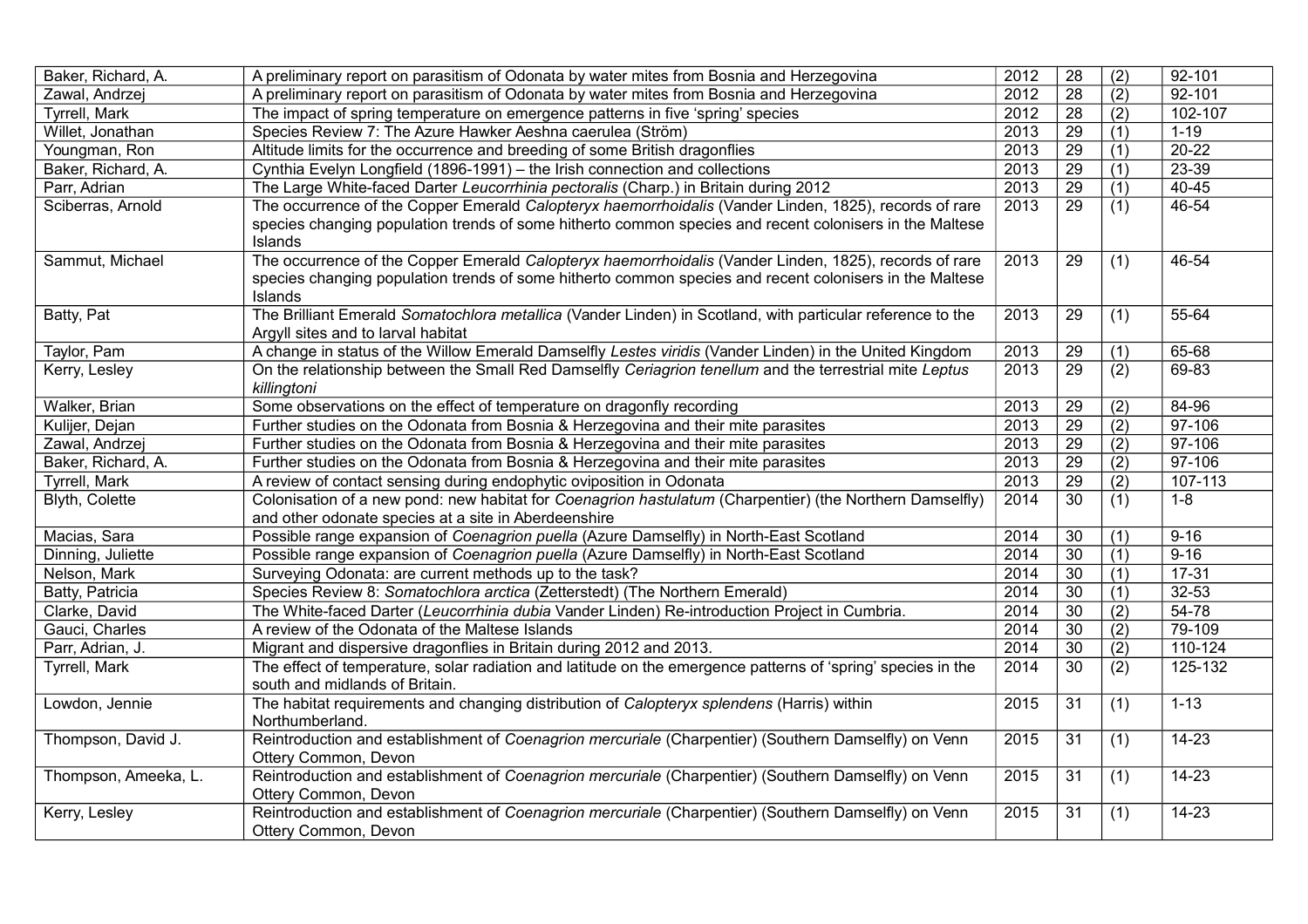| Gotham, Peter       | Reintroduction and establishment of Coenagrion mercuriale (Charpentier) (Southern Damselfly) on Venn<br>Ottery Common, Devon                                                                           | 2015 | 31              | (1)              | $14 - 23$ |
|---------------------|--------------------------------------------------------------------------------------------------------------------------------------------------------------------------------------------------------|------|-----------------|------------------|-----------|
| Thompson, David J.  | Rapid cohort splitting in Coenagrion mercuriale (Charpentier) (Southern Damselfly) following its<br>re-introduction to Venn Ottery Common, Devon                                                       | 2015 | 31              | (1)              | $24 - 29$ |
| Kerry, Lesley       | Rapid cohort splitting in Coenagrion mercuriale (Charpentier) (Southern Damselfly) following its<br>re-introduction to Venn Ottery Common, Devon                                                       | 2015 | $\overline{31}$ | $\overline{(1)}$ | $24 - 29$ |
| Sims, Angela M.     | Rapid cohort splitting in Coenagrion mercuriale (Charpentier) (Southern Damselfly) following its<br>re-introduction to Venn Ottery Common, Devon                                                       | 2015 | 31              | (1)              | 24-29     |
| Watts, Phillip C.   | Rapid cohort splitting in Coenagrion mercuriale (Charpentier) (Southern Damselfly) following its<br>re-introduction to Venn Ottery Common, Devon                                                       | 2015 | 31              | (1)              | $24 - 29$ |
| Parr, Adrian J.     | A Review of the Odonata of the Channel Islands                                                                                                                                                         | 2015 | 31              | (1)              | $30 - 48$ |
| Long, Roger         | A Review of the Odonata of the Channel Islands                                                                                                                                                         | 2015 | $\overline{31}$ | $\overline{(1)}$ | $30 - 48$ |
| Trippier, Rebecca   | Spatial distribution modelling of the colonisation of Erythromma viridulum (Small Red-eyed Damselfly), in<br>the UK                                                                                    | 2015 | $\overline{31}$ | (1)              | $49-63$   |
| Brooks, Steve       | Spatial distribution modelling of the colonisation of Erythromma viridulum (Small Red-eyed Damselfly), in<br>the UK                                                                                    | 2015 | 31              | (1)              | 49-63     |
| Isaac, Nick         | Spatial distribution modelling of the colonisation of Erythromma viridulum (Small Red-eyed Damselfly), in<br>the UK                                                                                    | 2015 | 31              | (1)              | 49-63     |
| Parr, Adrian J.     | Migrant and dispersive dragonflies in Britain during 2014                                                                                                                                              | 2015 | 31              | (2)              | $64 - 73$ |
| Trippier, Rebecca   | Voltinism in Erythromma viridulum (Charpentier) (Small Red-eyed Damselfly): a newly colonised damselfly<br>species in the UK                                                                           | 2015 | 31              | (2)              | $74 - 88$ |
| Brooks, Steve       | Voltinism in Erythromma viridulum (Charpentier) (Small Red-eyed Damselfly): a newly colonised damselfly<br>species in the UK                                                                           | 2015 | 31              | (2)              | 74-88     |
| Chelmick, David     | Species Review 9: Macromia splendens (Pictet 1843) (The Splendid Cruiser)                                                                                                                              | 2015 | 31              | (2)              | 89-118    |
| Coulter, James P.   | Ultrastructural evidence for antennal chemoreceptors in Aeshna grandis L. (Brown Hawker)                                                                                                               | 2015 | $\overline{31}$ | (2)              | 119-129   |
| Gennard, Dorothy E. | Ultrastructural evidence for antennal chemoreceptors in Aeshna grandis L. (Brown Hawker)                                                                                                               | 2015 | 31              | (2)              | 119-129   |
| Mill, Peter J.      | Ultrastructural evidence for antennal chemoreceptors in Aeshna grandis L. (Brown Hawker)                                                                                                               | 2015 | $\overline{31}$ | (2)              | 119-129   |
| Davis, Brian, N.K.  | Norman Winfrid Moore (1923-2016                                                                                                                                                                        | 2016 | $\overline{32}$ | (1)              | $1 - 7$   |
| Upton, Laura        | Applying novel digital visualization tools and traditional morphometrics to the analysis of wing size and<br>asymmetry and to male wing spot size in Calopteryx splendens (Harris) (Banded Demoiselle) | 2016 | $\overline{32}$ | (1)              | $8 - 25$  |
| Price, Ben          | Applying novel digital visualization tools and traditional morphometrics to the analysis of wing size and<br>asymmetry and to male wing spot size in Calopteryx splendens (Harris) (Banded Demoiselle) | 2016 | 32              | (1)              | $8 - 25$  |
| Percy, Diana        | Applying novel digital visualization tools and traditional morphometrics to the analysis of wing size and<br>asymmetry and to male wing spot size in Calopteryx splendens (Harris) (Banded Demoiselle) | 2016 | 32              | (1)              | $8 - 25$  |
| Brooks, Steve       | Applying novel digital visualization tools and traditional morphometrics to the analysis of wing size and<br>asymmetry and to male wing spot size in Calopteryx splendens (Harris) (Banded Demoiselle) | 2016 | 32              | (1)              | $8 - 25$  |
| Chelmick, David     | Emerald Damselflies (Family Lestidae) in the Weald                                                                                                                                                     | 2016 | 32              | (1)              | $26 - 38$ |
| Luck, John          | Emerald Damselflies (Family Lestidae) in the Weald                                                                                                                                                     | 2016 | $\overline{32}$ | $\overline{(1)}$ | $26 - 38$ |
| Pickess, Bryan P.   | Lestes sponsa (Hansemann) (Emerald Damselfly) and mixed couplings                                                                                                                                      | 2016 | $\overline{32}$ | (1)              | $39 - 43$ |
| Goddard, David      | Timothy 'Tim' Beynon (1939-2016                                                                                                                                                                        | 2016 | 32              | $\overline{(2)}$ | $44 - 48$ |
| Parr, Adrian J.     | Migrant and dispersive dragonflies in Britain during 2015                                                                                                                                              | 2016 | 32              | (2)              | 49-59     |
| Walker, Graeme      | Flight periods of dragonflies and damselflies in Orkney                                                                                                                                                | 2016 | $\overline{32}$ | (2)              | $60 - 71$ |
| Mill, Peter J.      | A review of the role of the abdomen of aeshnid larvae in respiration, jet-propulsive locomotion and prey                                                                                               | 2016 | $\overline{32}$ | (2)              | 72-92     |